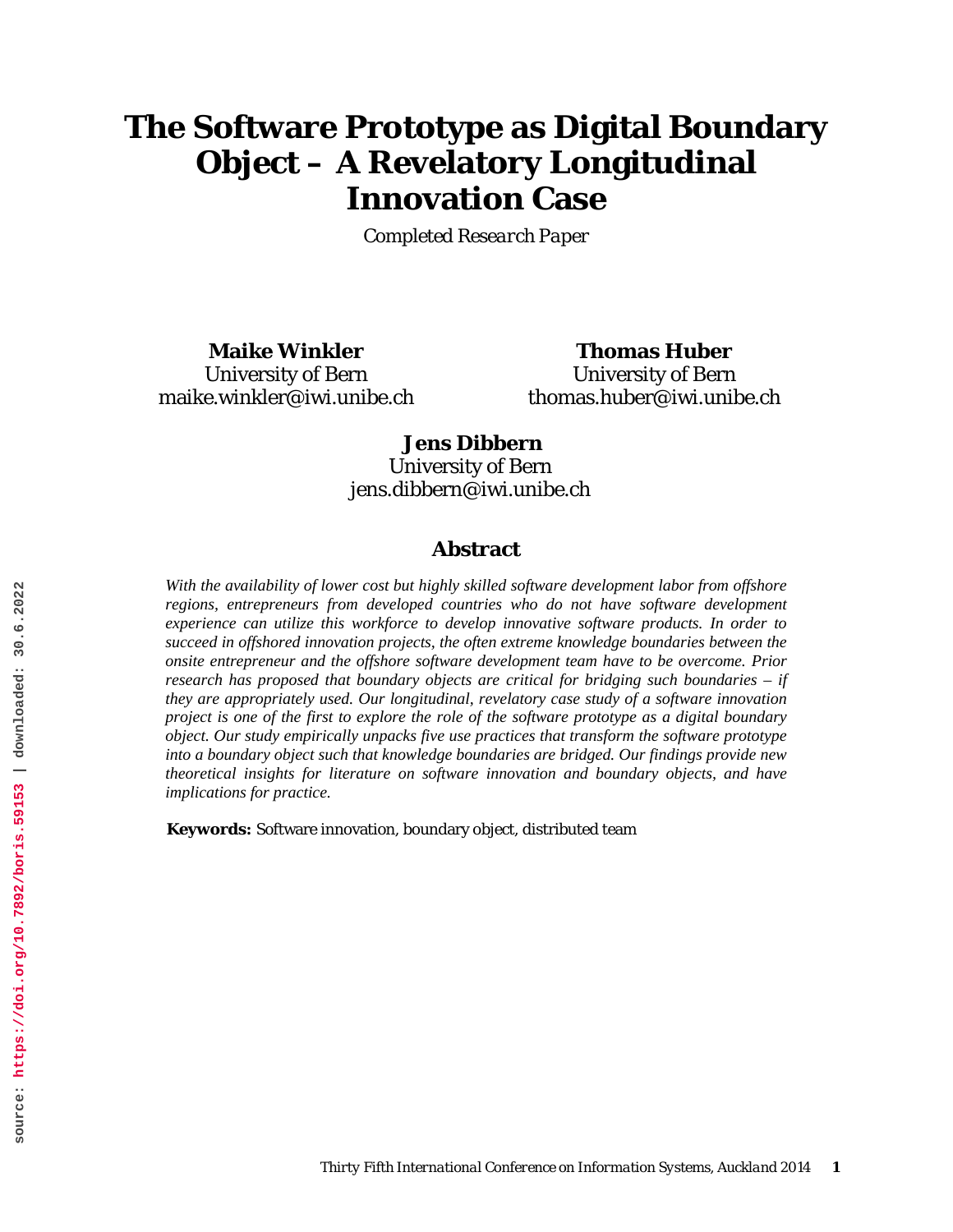# **Introduction**

Suppose there is an entrepreneur in a western country with a visionary idea for a digital innovation. The entrepreneur is rather a novice in the development of digital technology and financial resources are limited. Ten years back, realizing such a vision may have remained a dream, as software development workforce was expensive and getting the commitment of others to join such a project difficult given the vagueness of the vision. Today, however, a skilled software development workforce is available in low wage countries such as India, China, the Philippines or Vietnam at significantly lower cost than domestically [\(Gefen and Carmel 2008\)](#page-17-0). If our entrepreneur now hires an offshore IT vendor, how can this vision become a reality given that successful innovation projects require the entrepreneur and the software developers to bridge knowledge boundaries?

Prior research has suggested that for bridging knowledge boundaries the use of objects such as sketches and design drawings is essential since objects help to convey and translate ideas between team members with heterogeneous knowledge stocks (e.g. [Barley et al. 2012;](#page-17-1) [Bechky 2003b;](#page-17-2) [Bowker and Star 1999;](#page-17-3) [Henderson 1991;](#page-17-4) [Star and Griesemer 1989\)](#page-18-0). This stream of research has emphasized the importance of the way in which objects are being used. For instance, some studies found that the same object might help bridging a boundary at one time, while strengthening boundaries at another time – depending on how the object was used (e.g. [Barrett and Oborn 2010;](#page-17-5) [Barrett et al. 2012\)](#page-17-6). However, it is not yet understood why using objects in different ways has different consequences for bridging knowledge boundaries. In this study we argue that this can be better understood if we revisit two basic tenets of boundary object theory. First, boundary object theory suggests conceiving objects as multi-dimensional [\(Star 2010\)](#page-18-1). In offshored software development, different types of prototypes such as paper prototypes, mock-up designs, and partly functioning software prototypes have been identified as key objects mediating interactions between the onshore and the offshore team [\(Srikanth and Puranam 2011\)](#page-18-2). Thus, prior research has focused on multiple different objects (e.g. [Carlile 2002;](#page-17-7) [Henderson 1991\)](#page-17-4). We develop a multi-dimensional conceptualization of software prototypes that integrates those objects under one theoretical umbrella. Second, boundary object theory holds that an object only helps bridging knowledge boundaries if it qualifies as a *boundary* object, i.e. if it develops the distinct object properties of being "plastic enough to adapt to local needs […] yet robust enough to maintain a common identity across sites" [\(Star and Griesemer 1989, p. 393\)](#page-18-0). While prior research on object use in software development has borrowed arguments from boundary object theory to make sense of their results (e.g. [Bechky 2003b;](#page-17-2) [Bergman et al. 2007;](#page-17-8) [Carlile 2002;](#page-17-7) [Kellogg et al.](#page-17-9)  [2006;](#page-17-9) [Levina and Vaast 2005\)](#page-18-3), to the best of our knowledge no study has investigated whether or not objects facilitating the bridging of boundaries actually exhibit the theoretically predicted object properties.

*Therefore, it is the goal of this study to better understand how software prototypes are used, how such use practices affect the emergence of those properties that transform a simple object into a boundary object, and whether or not such differences in prototype use and properties explain differences in bridging knowledge boundaries.* To achieve this goal we conducted a longitudinal, revelatory case study of a software innovation project between a Swiss entrepreneur and a Vietnamese vendor company. Based on rich observational data, extensive document analysis and complementary in-depth interviews we explore how differences in how the software prototype is used lead to different object properties with different consequences for bridging boundaries. The findings of our study contribute to research on IS innovation, IS outsourcing, boundary objects and practice. The next section discusses the theoretical background of this study and establishes a research framework that guides our empirical analysis. Subsequently, the study's research design is described. Finally, our results are presented and discussed.

# **Related Literature & Theoretical Background**

### *Knowledge Boundaries in Software Innovation Projects*

Most innovation happens at the boundaries between specialized pools of knowledge [\(Carlile 2004;](#page-17-10) [Leonard-Barton 1995\)](#page-18-4). Yet, specialized pools of knowledge necessarily imply knowledge boundaries between the holders of heterogeneous knowledge stocks. Three knowledge boundaries are distinguished [\(Carlile 2002\)](#page-17-7): First, the syntactic knowledge boundary refers to informational differences between actors – they do not share a common syntax or language. This is a common problem in software innovation projects where developers are necessarily unfamiliar with the innovation to be developed and typically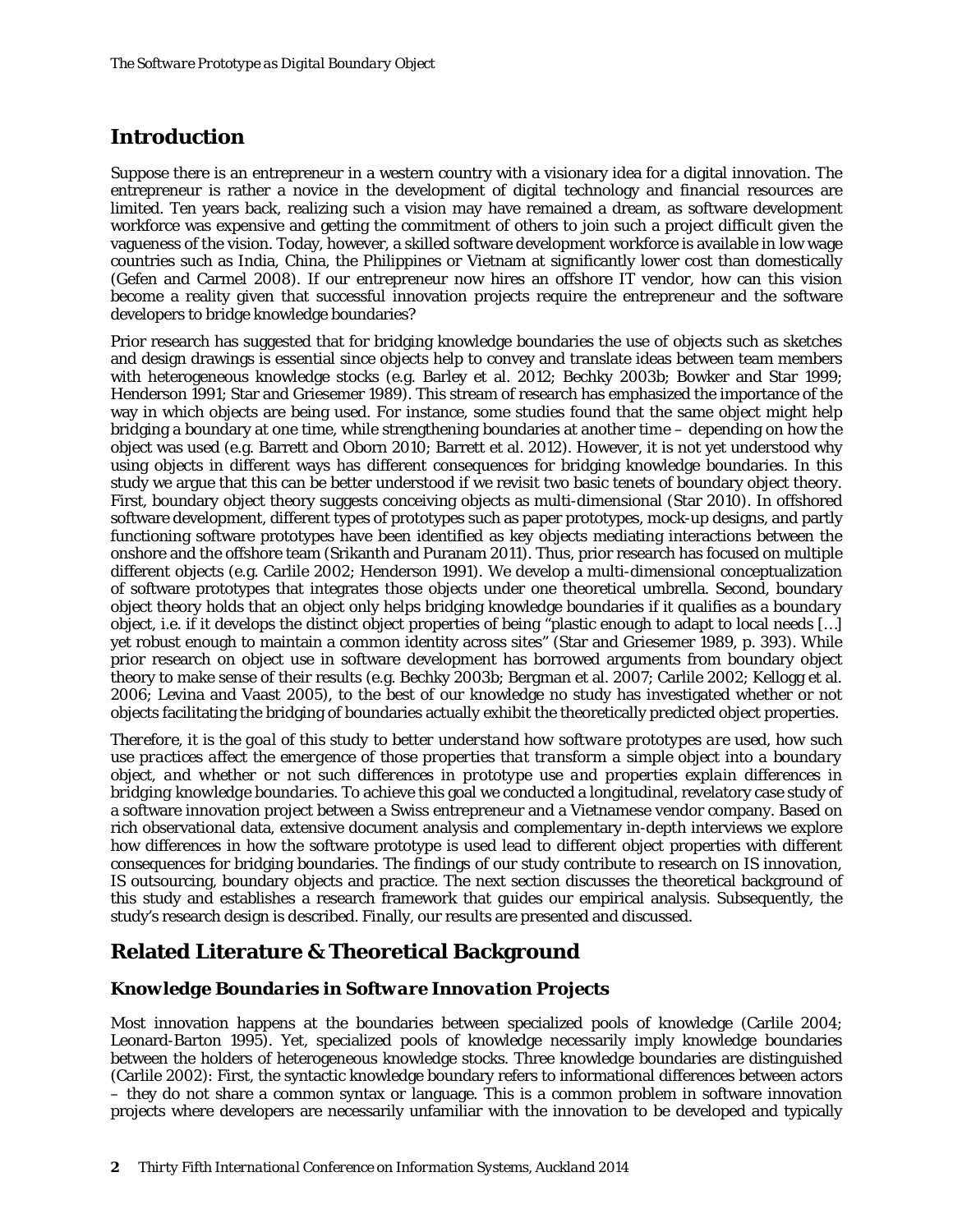collaborate with the entrepreneur for the first time [\(Souder and Moenaert 1992\)](#page-18-5). For instance, in order to express the novel ideas incorporated in the innovative software product, the entrepreneur might have developed a new vocabulary that is difficult to understand for the offshored software development team. Second, the semantic boundary is concerned with interpretive differences among team members – they do not share a common understanding and, therefore, can interpret things differently. In software innovation this phenomenon manifests as inconsistent interpretations of desired product qualities. For instance, team members from different cultures may attach different meanings to product and project attributes causing misunderstandings about desired functionality and the project progress [\(Levina and Vaast 2008\)](#page-18-6). Third, the pragmatic boundary refers to different goals among team members who do not share common interests [\(Carlile 2002\)](#page-17-7). For example, the entrepreneur might want the team to engage in risky exploratory search for novel solutions while the development team prefers to implement requirements with the least effort possible. While specialized pools of knowledge are essential for software innovation, past research has also emphasized that the potential benefits of such knowledge heterogeneity can only be realized if knowledge experts engage in activities to bridge them [\(Guinan et al. 1998\)](#page-17-11).

# *Bridging Knowledge Boundaries – The Role of Using (Boundary) Objects*

Traditionally, research on bridging knowledge boundaries has emphasized the need for deep, longwinded and effortful dialogue in order to confront and eventually reduce knowledge differences [\(Boland and](#page-17-12)  [Tenkasi 1995;](#page-17-12) [Hargadon and Bechky 2006;](#page-17-13) [Majchrzak et al. 2012;](#page-18-7) [Tsoukas 2009\)](#page-18-8). More recently, it has been proposed that knowledge boundaries can be more effectively bridged if in this process, specialists actively use objects (e.g[. Kellogg et al. 2006;](#page-17-9) [Levina and Vaast 2005;](#page-18-3) [Majchrzak et al. 2012\)](#page-18-7). In this stream of research a wide array of objects has been studied including accounting ledgers, standardized reporting forms, documents, drawings, protocols, repositories, and organizational models [\(Bechky 2003b\)](#page-17-2) used to visualize and textually represent ideas [\(Majchrzak et al. 2012\)](#page-18-7). In the IS literature examples of objects that help bridge knowledge boundaries include document archives, enterprise resource planning systems, prototypes, proto architectures, and project plans (e.g. [Bergman et al. 2007;](#page-17-8) [Briers and Chua 2001;](#page-17-14) [Levina](#page-18-3)  [and Vaast 2005;](#page-18-3) [Park and Boland ;](#page-18-9) [Pawlowski and Robey 2004\)](#page-18-10). This stream of research was mainly concerned with the consequences of different object use practices. For instance, prior research has revealed that team members can present boundary objects in different ways such that they either help to create a shared understanding or enforce own interests [\(Barley et al. 2012;](#page-17-1) [Seidel and O'Mahony 2014\)](#page-18-11). Likewise, prior studies have found that some ways of using objects are more conducive to mediate relations between experts [\(Bechky 2003b;](#page-17-2) [Majchrzak et al. 2012\)](#page-18-7) while other use practices would be geared to strengthen the boundaries between groups [\(Barrett and Oborn 2010;](#page-17-5) [Bechky 2003a;](#page-17-15) [Levina](#page-18-3) and [Vaast 2005\)](#page-18-3).

While research on object use has unveiled and established the importance of objects for cross-boundary collaboration, the findings of this research stream suffer from fragmentation and potential contradictions. In particular, it seems virtually impossible to compare the findings of prior research because a huge variety of different objects was studied without systematically capturing the properties that enable an object to become a boundary object. That is to say, prior research was less "concerned with the essence of objects themselves" [\(Ewenstein and Whyte 2009, p. 3 \)](#page-17-16). Yet, object properties are at the core of boundary object theory that has inspired most of the above mentioned work. In their seminal article [Star and](#page-18-0)  [Griesemer \(1989, p. 393; p. 408\)](#page-18-0) [emphasis added] state the properties of those objects that help bridging knowledge boundaries, and therefore qualify as boundary objects as follows:

"Boundary objects are objects which are both *plastic* enough to adapt to local needs and the constraints of the several parties employing them, yet *robust* enough to maintain a common identity across sites […] their boundary nature is reflected by the fact that they are simultaneously concrete and abstract […]"

The distinction between plastic and robust refers to the capacity of the object to adapt to local needs [\(Star](#page-18-0)  [and Griesemer 1989, p. 393\)](#page-18-0). If adaptable the object is plastic; if unchangeable, it is robust. The distinction between abstract and concrete refers to the degree to which an object is represented through symbolic or through material representations. If the object is represented by symbolic elements it is abstract; if it is represented through material representations it is concrete (cf. Table 1 for definitions and example codes). In line with boundary object theory, we believe that considering these object properties could help to explain why different objects have different consequences for bridging knowledge boundaries. However,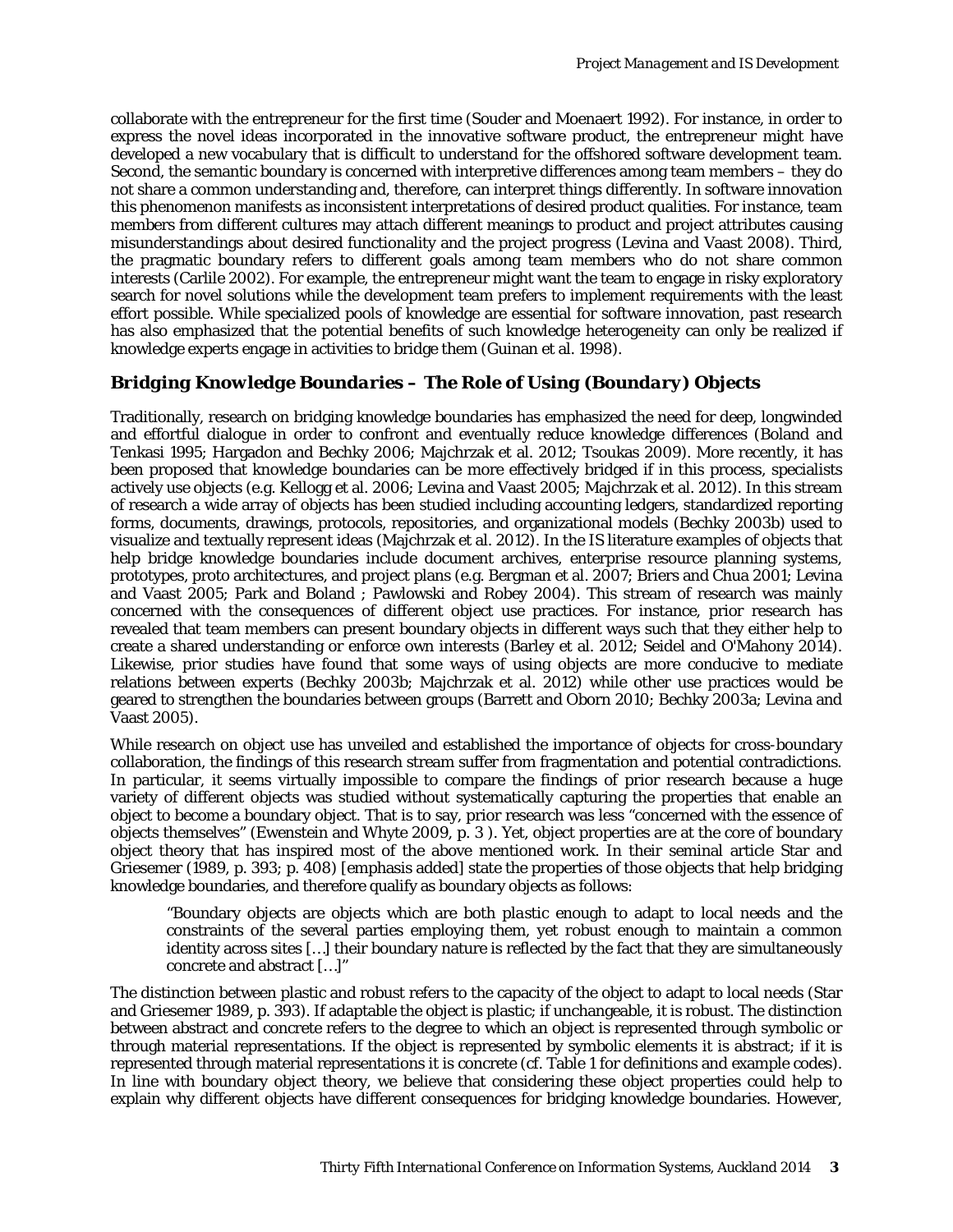the boundary object concept has not only inspired many researchers but also caused some confusion culminating in the question: "how can [boundary objects] be simultaneously concrete and abstract? The same and yet different?" [\(Star 2010, p. 614\). Star \(2010, p. 763\)](#page-18-1) herself points to the seemingly paradoxical nature of the boundary concept when admitting that her descriptions of the concept are "stuck with using Newtonian language for quantum phenomena." However, she also advises a solution for this problem when noting that the concept is "n-dimensional" [\(Star 2010 p.603\)](#page-18-1) in nature. Next, we adopt this idea by introducing a multi-dimensional conceptualization of the focal object of this study – the software prototype.

# *An Integrative Conceptualization of Software Prototypes*

A software prototype is an incomplete version of a software system [\(Sommerville 2004, p. 409\)](#page-18-12). During the software development process, software systems move "through a series of representations from requirements to finished code" [\(Ramesh et al. 2012, p. 323\)](#page-18-13). This series of representations relates to different variants of prototypes that resemble the complete software system with different degrees of fidelity [\(Pohl 2007\)](#page-18-14). For instance, early on in the development process a system's architecture may be represented through a UML diagram, the initial concept of a user interface through a paper prototype, and the graphical appearance through a mock-up design. Later on in the development process, when parts of the system are already coded, this partially working system becomes the prototype with some already working functionality.

Informed by boundary object theory, prior IS research has already studied different prototype variants as separate objects (e.g. [D'Adderio 2001;](#page-17-17) [Im et al. 2003\)](#page-17-18). Since it is our goal to integrate fragmented research we follow the advice of Star and more general methodological recommendations for studying paradox [\(Lewis 2000\)](#page-18-15) by combining different objects in one integrative multi-dimensional conceptualization. In particular, we conceptualize the prototype as consisting of two analytically separate but co-evolving sub dimensions [\(Lyytinen and Newman 2008\)](#page-18-16). On the one hand, the *working prototype* is that part of the prototype that has already been developed and implemented, and is thus represented through the material software prototype [\(adapted from Lyytinen and Newman 2008\)](#page-18-16). On the other hand, the *building prototype* is the more hypothetical part of the prototype that needs to be erected to carry out and plan the software development task [\(adapted from Lyytinen and Newman 2008\)](#page-18-16). It is represented through written software requirements, use case diagrams, design drawings and mock-up designs (cf. Table 1 for definitions and example codes).

|                             | <b>Key Concept</b>                                       | <b>Definition</b>                                                                                                               | <b>Example Indicators</b>                                                                                                                                                             | <b>Coding Example</b>                                                                                                                                                                                                                                                             |
|-----------------------------|----------------------------------------------------------|---------------------------------------------------------------------------------------------------------------------------------|---------------------------------------------------------------------------------------------------------------------------------------------------------------------------------------|-----------------------------------------------------------------------------------------------------------------------------------------------------------------------------------------------------------------------------------------------------------------------------------|
| <b>Knowledge Boundaries</b> | Syntactic<br>boundary<br>(based<br>on  <br>Carlile 2002) | Developers and<br>entrepreneur do not<br>share a common<br>language, i.e. they are<br>not familiar with the<br>language used    | Different terminologies used;<br>(mutually) unintelligible<br>accents used; unfamiliarity<br>with the language used by the<br>other side                                              | The developer uses the<br>term "brick" whereas the<br>entrepreneur uses the<br>word "Neo" to refer to<br>the same feature;<br>developers are not<br>familiar with the term<br>"subordinate" in an user<br>story description                                                       |
|                             | Semantic<br>boundary<br>(based<br>on<br>Carlile 2002)    | Developers and<br>entrepreneur do not<br>share a common<br>understanding, i.e.<br>they interpret the<br>same things differently | One side of the boundary<br>lacks understanding of the<br>purpose of a functionality /<br>the behavior of a<br>functionality; both sides of<br>the boundary are at cross-<br>purposes | The developer asks:<br>"What can users do with<br>Neo groups? What is the<br>function of the Neo<br>groups? We don't<br>understand"; the<br>developer thinks that<br>the color of a particular<br>Neo should be green,<br>whereas the<br>entrepreneur thinks it<br>should be grey |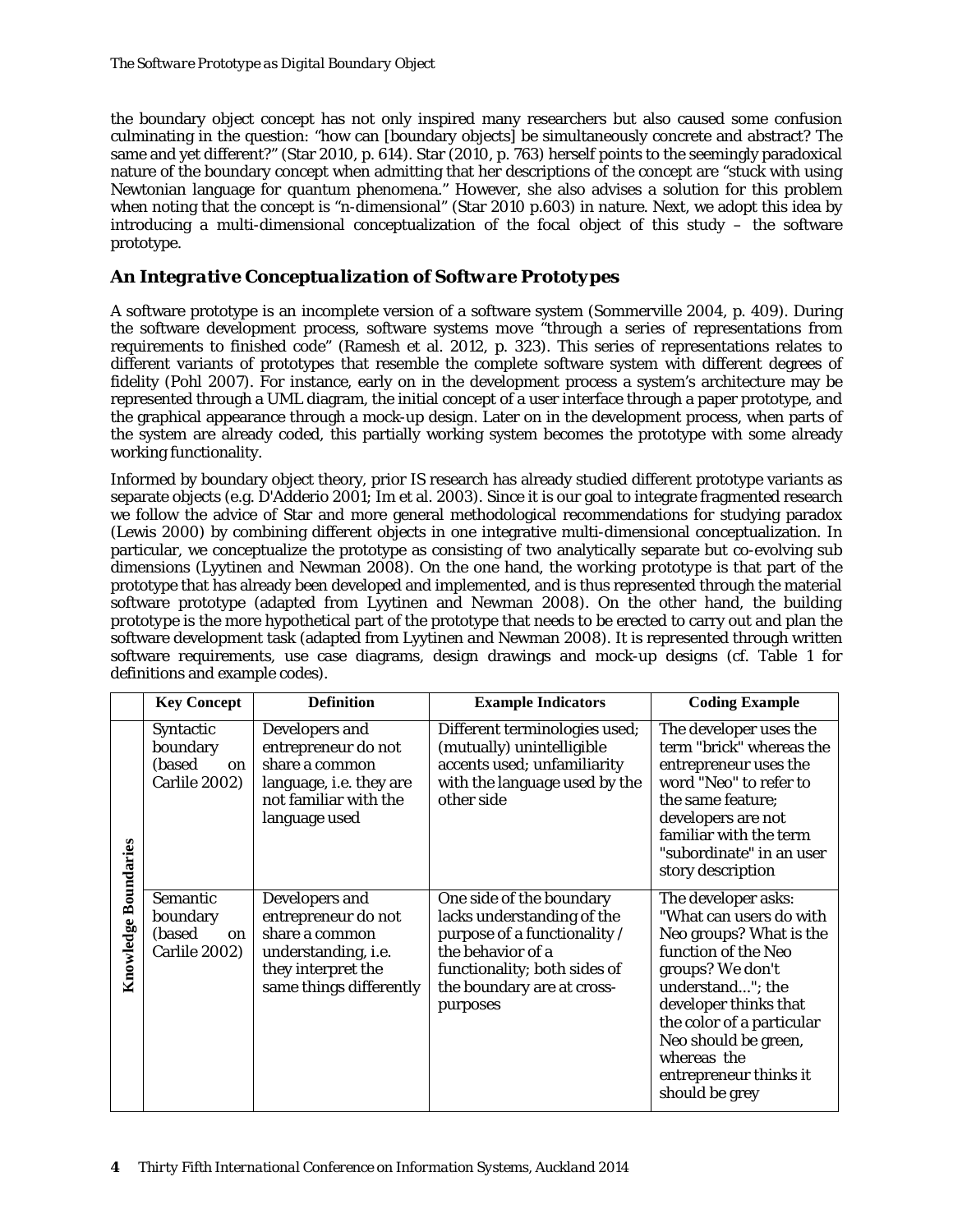|                                  | Pragmatic<br>boundary<br>(based<br>on<br>Carlile 2002)                                  | Developers and<br>entrepreneur do not<br>share common<br>interests, i.e. a clash of<br>interests occurs                                                                                                                                         | Conflicting views on role<br>responsibilities; reluctance to<br>compromise by disregarding<br>what the other side pursues                                                                                                                                                      | The entrepreneur asks:<br>"When is the right<br>moment to change to<br>the final design? You are<br>the developer, you need<br>to know". The developer<br>says "you tell me, it is up<br>to you" to decide; the<br>developer wants the<br>entrepreneur to test a<br>new functionality but<br>the entrepreneur does<br>not want to |
|----------------------------------|-----------------------------------------------------------------------------------------|-------------------------------------------------------------------------------------------------------------------------------------------------------------------------------------------------------------------------------------------------|--------------------------------------------------------------------------------------------------------------------------------------------------------------------------------------------------------------------------------------------------------------------------------|-----------------------------------------------------------------------------------------------------------------------------------------------------------------------------------------------------------------------------------------------------------------------------------------------------------------------------------|
| Dimensions of software prototype | <b>Building</b><br>prototype<br>(based<br>on<br>Lyytinen<br>et<br>al. 2008)             | The building prototype<br>refers to the not yet<br>implemented<br>hypothetical<br>dimension of the<br>prototype that is<br>embodied through<br>symbolic represen-<br>tations of software<br>requirements                                        | Symbolic representations of<br>software requirements that<br>express what and how they<br>should be implemented in<br>the future such as user<br>stories, acceptance criteria,<br>design drawings, mock-up<br>designs, use case diagrams,<br>etc.                              | A developer opens a<br>user story description;<br>the entrepreneur opens<br>a mock-up design; the<br>developer opens a use<br>case diagram                                                                                                                                                                                        |
|                                  | <b>Working</b><br>prototype<br>(based<br>on<br>Lyytinen<br>et<br>al. 2008)              | The working prototype<br>refers to the already<br>implemented<br>dimension of the<br>prototype that is<br>embodied through a<br>functioning piece of<br>software                                                                                | <b>Functioning piece of software</b><br>that can be used and tested in<br>a dedicated test environment<br>(e.g. test server); Completely<br>implemented functions /<br>methods / classes / designs.                                                                            | The developer opens the<br>already implemented<br>functionality of Neo<br>groups; the developer<br>opens the already<br>implemented new<br>design for making<br>payments                                                                                                                                                          |
|                                  | Plasticity<br>(based<br>on<br><b>Star</b><br>2010;<br><b>Star</b><br>et<br>al.<br>1989) | Plasticity refers to the<br>degree to which an<br>object has the capacity<br>to adapt to the specific<br>local needs of one or<br>both sides of the<br>knowledge boundary.<br>High levels of<br>plasticity are referred<br>to as "plastic", low | Increase in plasticity<br>("Making plastic"):<br>Questions, feedback and<br>suggestions for change<br>invited; uncertainty about<br>functionality is expressed;<br>future changes of a<br>functionality are announced;<br>developers are afforded to<br>change requirements to | Increase in plasticity<br><i>("Making plastic")</i> : The<br>entrepreneur asks the<br>developers about an<br>already implemented<br>function: "What do you<br>think about the<br>function? Should we<br>change it?"                                                                                                               |
| Object properties                |                                                                                         | levels as "robust"                                                                                                                                                                                                                              | facilitate implementation<br>Decrease in plasticity<br>("Making robust"): An<br>underlying logic is<br>emphasized and presented as<br>unchangeable by pointing to<br>misalignment; Developers<br>are not afforded to change<br>requirements to facilitate<br>implementation    | Decrease in plasticity<br>("Making robust"):<br>When the developer<br>shows an already<br>implemented<br>functionality, the<br>entrepreneur points out<br>that it is wrong that the<br>user sees the content of<br>Z in the right column                                                                                          |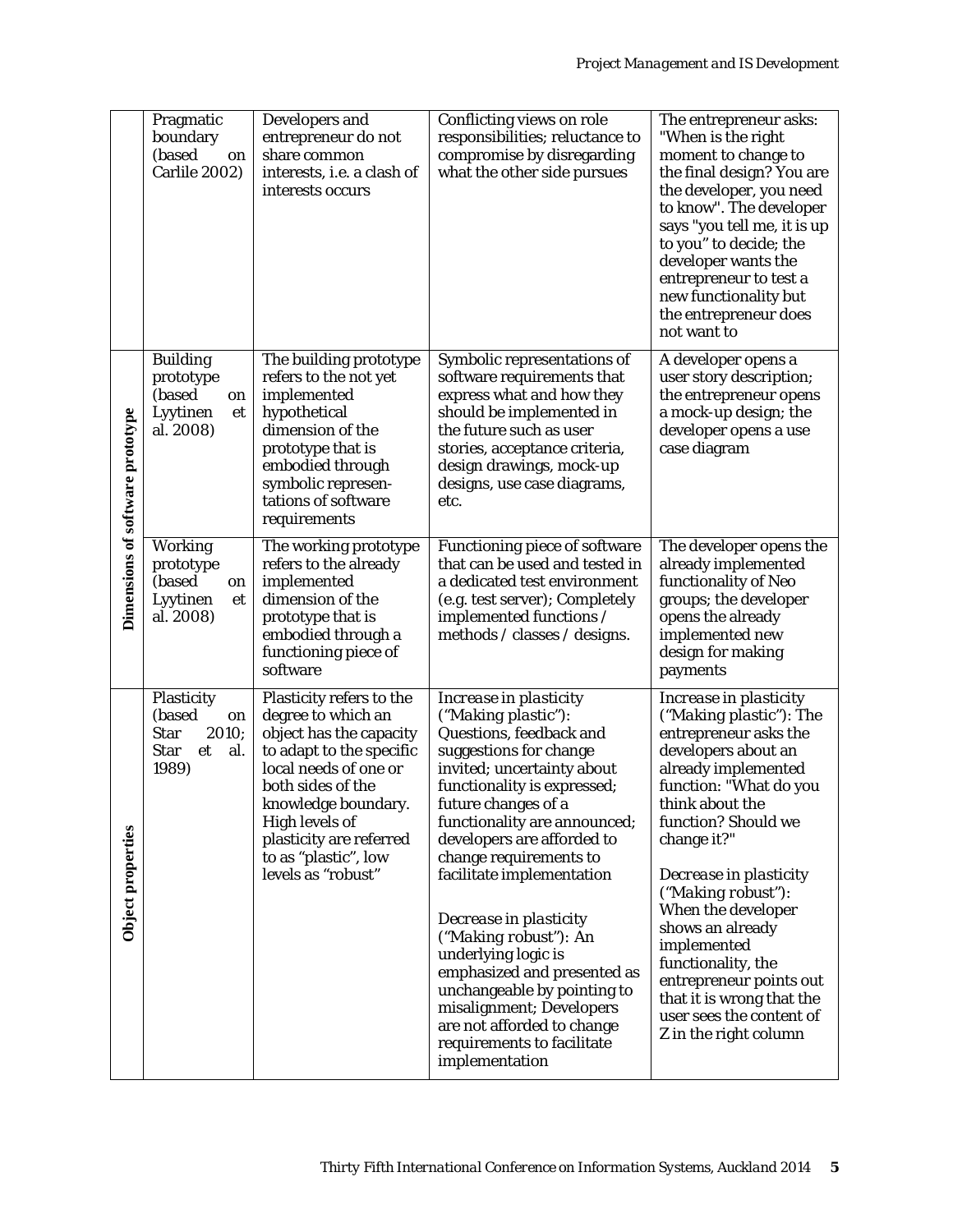| Abstraction<br>(based)<br>on<br><b>Star</b><br>2010;<br><b>Star</b><br>et al.<br>1989) | Abstraction refers to<br>the degree to which an<br>object is represented<br>through codified and<br>symbolic<br>representations rather<br>than through concrete<br>and material<br>representations.<br>High levels of<br>abstraction are<br>referred to as<br>"abstract", low levels<br>as "concrete" | Increase abstraction<br>("Making abstract"):<br>Referring to unknown (not<br>yet specified/not yet<br>discussed) requirements<br>Decrease in abstraction<br>("Making concrete"): A<br>requirement is specified<br>further by adding additional<br>information to its description<br>/ by attaching screenshots /<br>by making interdependencies<br>with another requirement<br>explicit | Increase in abstraction<br>$("Making abstract")$ :<br>The entrepreneur<br>explains that in the<br>future something will<br>change without outlying<br>how it will change<br>Decrease in abstraction<br>("Making concrete"):<br>The entrepreneur adds<br>additional information<br>to a user story<br>description |
|----------------------------------------------------------------------------------------|-------------------------------------------------------------------------------------------------------------------------------------------------------------------------------------------------------------------------------------------------------------------------------------------------------|-----------------------------------------------------------------------------------------------------------------------------------------------------------------------------------------------------------------------------------------------------------------------------------------------------------------------------------------------------------------------------------------|------------------------------------------------------------------------------------------------------------------------------------------------------------------------------------------------------------------------------------------------------------------------------------------------------------------|
|                                                                                        |                                                                                                                                                                                                                                                                                                       |                                                                                                                                                                                                                                                                                                                                                                                         |                                                                                                                                                                                                                                                                                                                  |

**Table 1. Key Concepts of the Study**

# **Research Framework**

In order to elucidate how and why software prototypes help bridging knowledge boundaries in software innovation projects, we integrate the above-mentioned theoretical elements – i.e. object properties and object dimensions – into a research framework (Figure 1). This will allow us to capture subtle differences between object dimensions at one point in time, and changes of objects over time: First, differences between the two prototype dimensions will be captured as differences in object properties (plastic/robust, abstract/concrete). In particular, the building prototype consists of symbolic representations of the to-bedeveloped software system that can be rapidly created and adapted. The working prototype, by contrast, consists of already implemented software code that is more effortful to adapt and create but that is also already a more material representation of the desired end product. Thus, building prototypes tend to be more abstract and plastic than the relatively concrete and robust working prototypes. Second, we will describe changes of the prototype as changes in object properties. For instance, as the innovation project progresses, existing requirements are implemented, and parts of the building prototype are transformed into parts of the working prototype. As a consequence, the working prototype may become more concrete and robust over time. Likewise, as existing requirements of the building prototype are refined and further specified over the course of the project, the building prototype becomes more concrete and robust.

At the same time, however, the ability to function as a boundary object hinges not only on externally given object properties but on how an object is used in the daily practice of software development teams (e.g. [Barrett and Oborn 2010;](#page-17-5) [Levina and Vaast 2005;](#page-18-3) [Majchrzak et al. 2012;](#page-18-7) [Nicolini et al. 2012;](#page-18-17) [Seidel and](#page-18-11)  [O'Mahony 2014\)](#page-18-11). Such differences in prototype use will be captured in two ways. First, we will describe differences in prototype use by capturing which prototype (working prototype, building prototype) is used by team members, i.e. whether the building prototype, the working prototype or both are used to bridge boundaries. However, since prior research has found the same objects to have highly different consequences for bridging knowledge boundaries, depending on how the object was used [\(Levina and](#page-18-3)  [Vaast 2005\)](#page-18-3), it seems necessary to more deeply explore this "how" by carving out differences in empirically observed object use practices. Also, if objects with similar properties do indeed have different consequences for bridging knowledge boundaries, it seems likely that the way how objects are used affects the perception of their properties. For instance, a working prototype with a perfectly working set of functionalities might be perceived as less robust if the team members frame these functionalities as still changeable. Therefore, we will interpret whether object use practices change the perception of object properties.

In sum, we strive for a better understanding of how and why the use of the prototype helps bridging different knowledge boundaries (syntactic, semantic, pragmatic). The "how" part of this question will be answered by exploring the use practices of different objects (building prototype / working prototype). The "why" part of this question will be answered by drilling down to the "essence" of boundary objects, i.e. by assessing the properties (and their changes) that qualify an object as *boundary* object. This will answer questions like: Does bridging knowledge boundaries indeed require objects with distinct properties? Does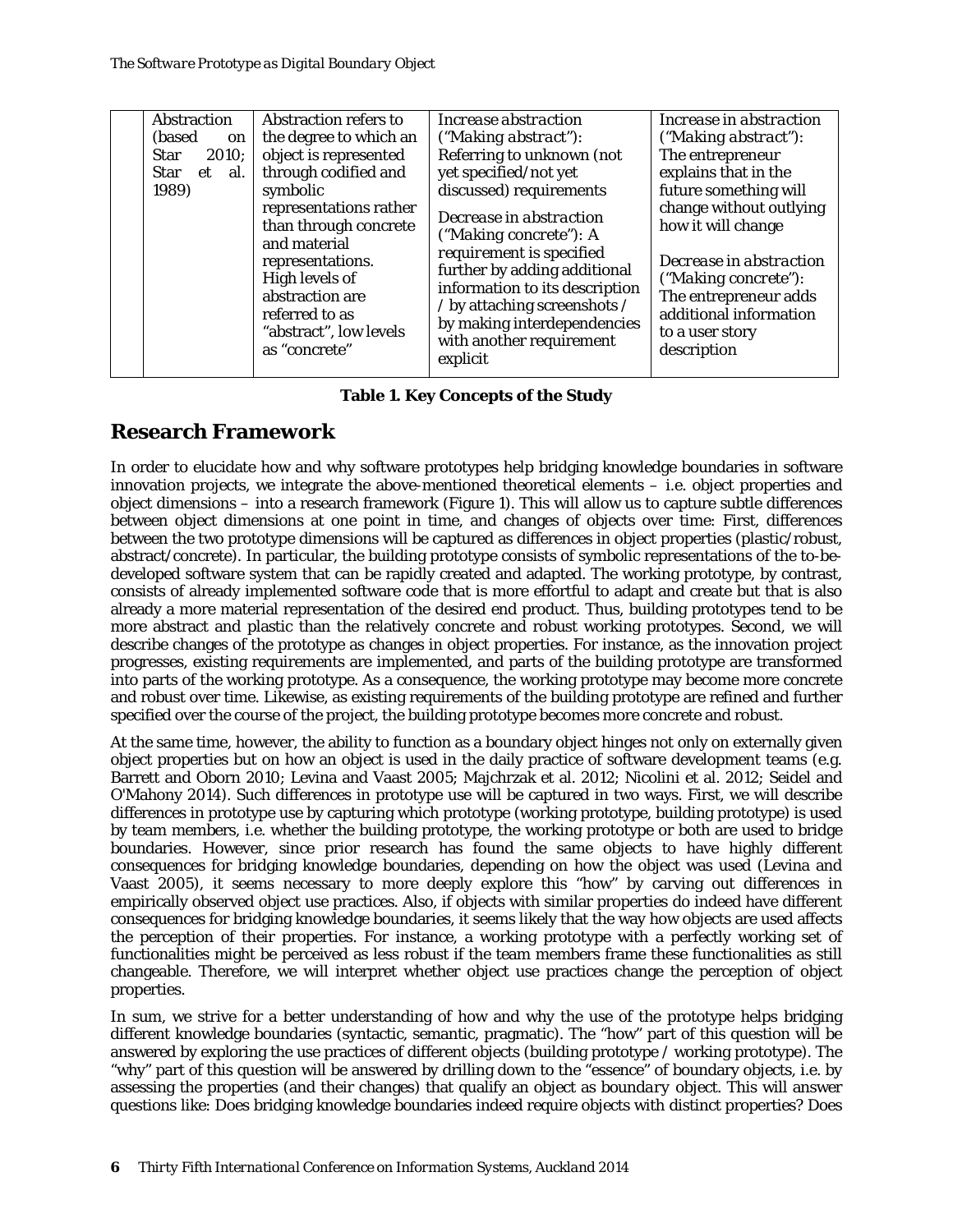bridging different boundaries require different object properties? Or more generally, why are some object use practices more or less effective than others?



**Figure 1. Research Framework**

# **Research Methods**

### *Case Selection, Data Collection and Empirical Context*

Recognizing the paucity of in-depth field studies on using software prototypes as boundary objects, our strategy was to study a thus far unexplored case in-depth [\(Sarker et al.](#page-18-18) 2012; [Yin 2009\)](#page-18-19). To ensure appropriateness of such a single-case research design, a case that would be potentially unique, exemplary and revelatory was purposefully selected [\(Patton 2002;](#page-18-20) [Yin 2009\)](#page-18-19). A Vietnam-based software development company Vietnamsoft (pseudonym) gave us the opportunity to select such a project from their portfolio. The small software company has extensive experience in offshore software development and has already conducted more than a 100 projects with customers in Switzerland. From Vietnamsoft's project portfolio we chose the Neoproduct case because it suited our research objectives exceptionally well: A Swiss architect without any software development background decided to quit his job and to become a software entrepreneur. For this purpose he hired Vietnamsoft (6 team members). His business idea which we refer to as "Neoproduct" is to be a web-based application. Neoproduct shall – once finished - enable users to store and share a large variety of different information and media with each other in a new way (e.g. links, videos, photos, etc.). In particular, users should be able to access compressed information contained by a "Neo." A "Neo" is an information carrier that can be created by users. Each Neo has three standardized fields (title, description, photo) plus additional fields depending on the type of information stored (e.g. a Video-Neo has a field for YouTube URLs).

While the entrepreneur had thought about his new idea for several years (when he was still an architect), the developers are totally unfamiliar with the idea. Accordingly, the project members compared Neoproduct with software products as different as a "Facebook imitation", a "new form of Wikipedia", or a "new kind of internet". Yet, in contrast to the entrepreneur, Vietnamsoft's employees possess the specific development expertise needed to implement web-based applications (e.g. HTML 5.0, Java, JavaScript, PHP, database technology, etc.). Against this backdrop, the knowledge boundaries between the entrepreneur and the development team that this study is interested in are rather extreme, thus, promising *unique* insights. Moreover, at Neoproduct, novelty arises throughout the innovation project as the entrepreneur further develops his idea. This is typical for innovation projects [\(Langlois 2002;](#page-18-21) [Schmickl 2006\)](#page-18-22), making it an *exemplary* case for this domain [\(Yin 2009\)](#page-18-19). Also, the Neoproduct case is potentially revelatory because few researchers have investigated object use practices (i.e. using the prototype with its different dimensions and properties) and the consequences for bridging knowledge boundaries with such a rich data set.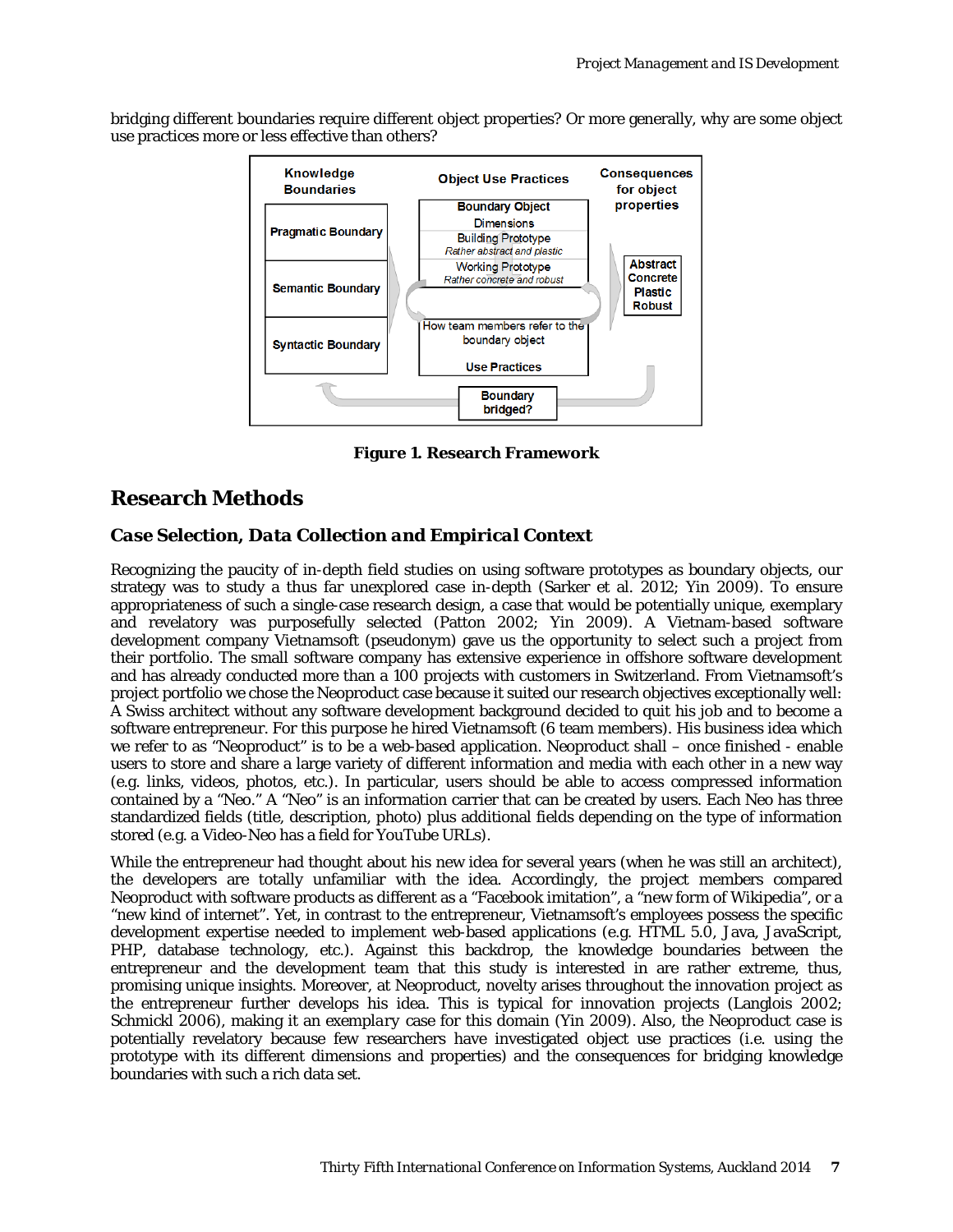In particular, we received access to three longitudinal data sources: First, we gathered rich observational data of all (virtual) meetings that took place between the Swiss-based and the Vietnam-based team members over a period of 6 months. The first and the second author of this paper attended 50 virtual meetings as non-participant observers, recorded them, and took field notes. This resulted in a total of 19,6 hours of observation and 204 pages of observation protocols. Our second data source is the log files and the content exchanged via a task and code-management tool called Assembla. In Assembla, all software requirements such as descriptions and use case diagrams are represented through certain attributes such as a status, a priority and possibly some discussion surrounding the requirement. Changes in attributes and representations over the course of the project were tracked and entered into a database. Our third data source is supplementary retrospective interviews with all project participants that took place every couple of months. In sum, 12 interviews have been conducted. These three longitudinal data sources not only provided us with exceptionally rich insights, they also ensured "variance" with respect to the key concepts of our study despite only investigating a single-case. In particular, they allowed us to systematically compare different object use practices and their consequences over time (instead of across cases) [\(Yin 2009\)](#page-18-19). Finally, the small development team has adopted the agile software development methodology Scrum with rapid prototyping at its core [\(Schwaber and Beedle 2002\)](#page-18-23) rendering the Neoproduct case *exemplary* [\(Yin 2009\)](#page-18-19) for extensively relying on an object (i.e. the software prototype) in cross-boundary collaboration. This cross-boundary collaboration occurs through virtual meetings between the entrepreneur and the development team. During those virtual meetings the entrepreneur and the development team can talk to each other (using Skype) and share their screen (using WebEx). Screen sharing is essential for cross-boundary collaboration because it allows the entrepreneur and the development team to make the same software prototype visible to everyone. In particular, the working prototype being discussed is made visible to all by screen sharing, a browser window that runs Neoproduct. The building prototype is made visible by sharing the Assembla application where all requirements such as use cases, design drawings, etc. are stored.

# *Data Analysis*

We followed an iterative three-stage process of data analysis and theory building where findings of earlier stages inform later stages and vice versa [\(Huber et al. 2013;](#page-17-19) [Miles and Huberman 1994\)](#page-18-24).

### **Stage 1 - Identifying Episodes**

In a first step, all observation protocols were carefully reviewed to identify episodes [\(Lyytinen and](#page-18-16)  [Newman 2008\)](#page-18-16). The definition of an episode follows our initial theoretical considerations (cf. Figure 1, Table 1): An episode is an ordered sequence of events [\(Langley 1999;](#page-17-20) [Lyytinen and Newman 2008\)](#page-18-16) where the project members used the prototype to bridge a knowledge boundary. Thus, an episode always begins with a knowledge boundary (syntactic, semantic, pragmatic) between the entrepreneur and the software developers. Then, to bridge the knowledge boundary, team members engage in different object use practices with the software prototype. We applied a stopping rule to elucidate the end of an episode: An episode ends when the two sides of the boundaries stop using the prototype, or shift attention to another boundary. At the end of each episode we assessed whether and to what extent the previously identified boundary was better understood than at the beginning of the episode.

### **Stage 2 - Analyzing Object Use Practices and their Consequences**

The goal of this stage was to map each episode into the elements of our research framework. First, for each episode the observed or reported behaviors of how the entrepreneur and developers used the prototype were coded. This coding was, on the one hand, informed by our research framework [\(Yin 2009\)](#page-18-19), i.e. for each activity it was analyzed as to whether the rather robust and concrete working prototype, the more plastic and abstract building prototype, or both (i.e. prototype dimensions) were used. On the other hand, our coding of use behaviors remained open for novel insights emerging from our data [\(Corbin and Strauss](#page-17-21)  [1990\)](#page-17-21). This allowed us to characterize use behaviors not only in terms of which prototype dimensions were used but also how they were used. Such empirically observed use behaviors were openly coded and then grouped together to similar concepts that we call activities (cp. Table 2 for an overview of these activities). Then, we assessed the consequences of such object use behaviors in two steps. First, we checked whether the prototype itself was adapted and whether such adaptations led to a change in object properties (e.g. whether the prototype had become more robust and/or more concrete). This step also involved a careful examination of perceptual changes in object properties occurring through distinct use behaviors (e.g. if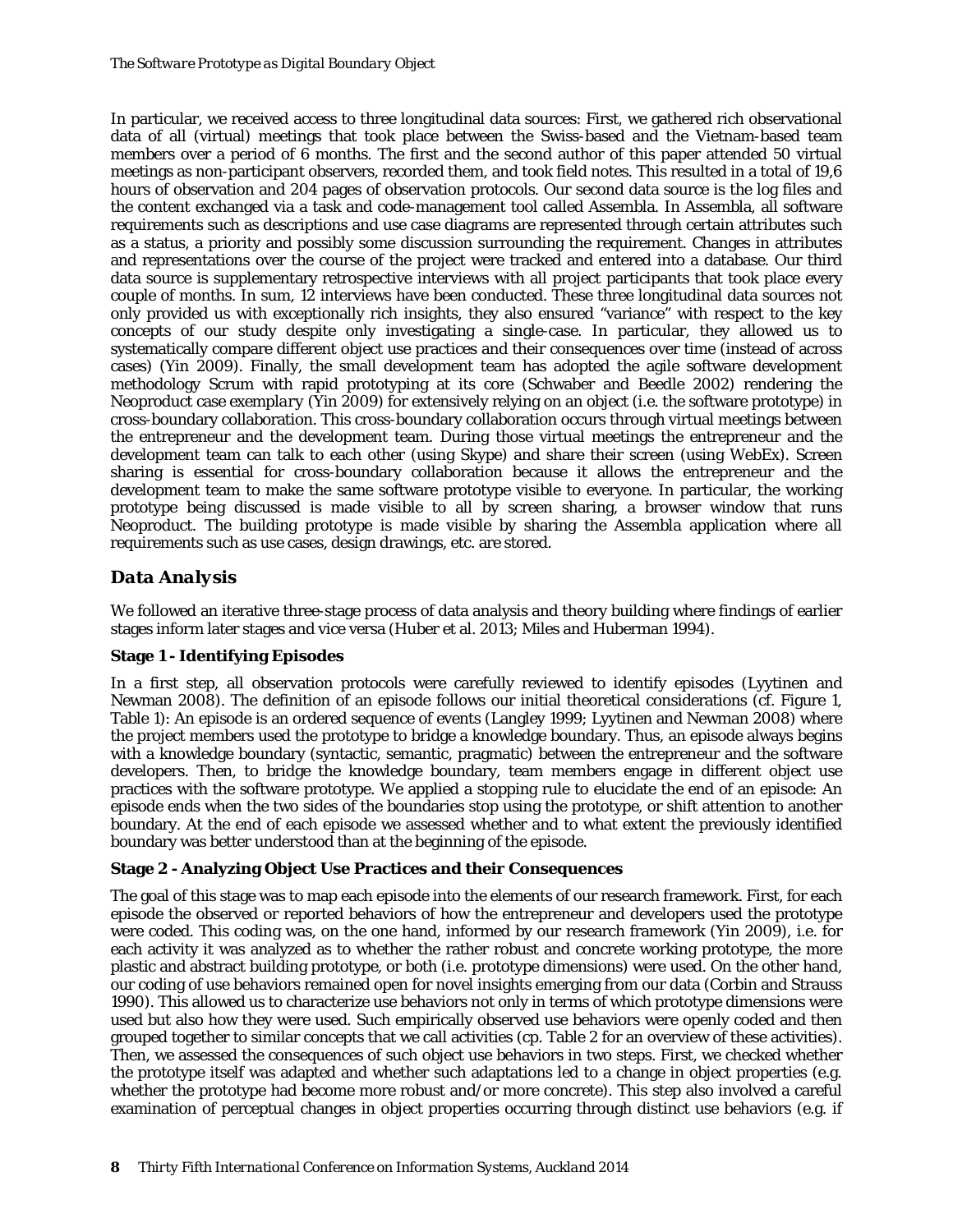openness for adaptation of an already implemented feature was emphasized). Second, consequences for bridging knowledge boundaries were analyzed: Verbal statements during meetings or in the collaboration tool that indicated increased understanding were coded as bridging a knowledge boundary while verbal statements indicating the opposite were coded as failure to bridging a boundary. Table 1 provides additional details of how data was coded during this stage. To ensure robustness of our analysis we made heavy use of data triangulation. Results of this analysis stage were captured in a first case write-up and tabular data displays [\(Miles and Huberman 1994\)](#page-18-24).

#### **Stage 3 - Comparing and Theorizing**

During this stage all episodes were systematically compared with regards to the elements of our research framework (boundary object properties/dimensions, use practices, knowledge boundaries) to identify recurring patterns across episodes [\(Yin 2009\)](#page-18-19). The goal was to identify object use practices that were most conducive for bridging knowledge boundaries. This was achieved in two steps during which we made extensive use of data displays and tables [\(Miles and Huberman 1994\)](#page-18-24). First, we compared use activities and sought for differences in their effectiveness for bridging knowledge boundaries. Once such differences were identified, we sought for similarities between use activities geared towards bridging the same knowledge boundary, and for differences between use activities that were geared towards bridging different boundaries. In this second step, we analyzed similarities and differences in terms of what prototype dimensions were used, how they were used and which consequences this use had for (perceived) changes in object properties. As a result of this iterative process, use activities were abstracted into five higher-level categories with explanatory power [\(Corbin and Strauss 1990\)](#page-17-21) that we call object use practices. These five object use practices are the main findings of our study and are presented next.

# **Findings**

We identified five use practices that were applied by members of the Neoproduct case to bridge different knowledge boundaries. Next, these five practices will be presented. For the sake of clarity, we have grouped the use practices according to the particular knowledge boundary they help to bridge. First, we will provide a general description of the knowledge boundary. Second, we will present each use practice by describing their main activities and will ground each practice in our data by illustrating it with a real-world example from the Neoproduct case.

### *Use Practices for Bridging Syntactic and Semantic Knowledge Boundaries*

These use practices were mostly applied when the entrepreneur and the development team faced differences with regards to language (syntactic boundary) or had different interpretations or understandings about features, functionalities, or visual designs (semantic boundary).

Syntactic Boundary: *"[Often] the [entrepreneur] uses another wording and term."* [Main Developer, Interview 1]

Semantic Boundary: "*There are misalignments […] at the beginning I did not understand [the requirement] correctly."* [Main Developer, Interview 2]

Whenever problems with regard to language or understanding occurred, the use practices (1) *Contrasting the building prototype with the working prototype*, (2) *Visually pinpointing and exemplifying in the building or working prototype* and (3) *Verbally relating a concept in the working or building prototype to the whole* helped to bridge them. Each use practice is presented next.

### **Use Practice 1: Contrasting the Building Prototype with the Working Prototype**

The use practice was particularly helpful when software developers attempted to understand how information is shared between different users to clarify complex connections between users and Neos: "*Especially in the Neo Project, the idea is quite complex. I mean the features, what matches what is not easy to understand for some cases - like how they share a Neo from one user to another user - in public mode, in group mode [...] it is complex. So the challenge is to make sure the team, which is far away from him [the entrepreneur], not face to face...has an understanding.*" This use practice involves several activities where the team members contrast the building with the working prototype, i.e. team members switch between more abstract elements such as screen shots, tables, and user story descriptions and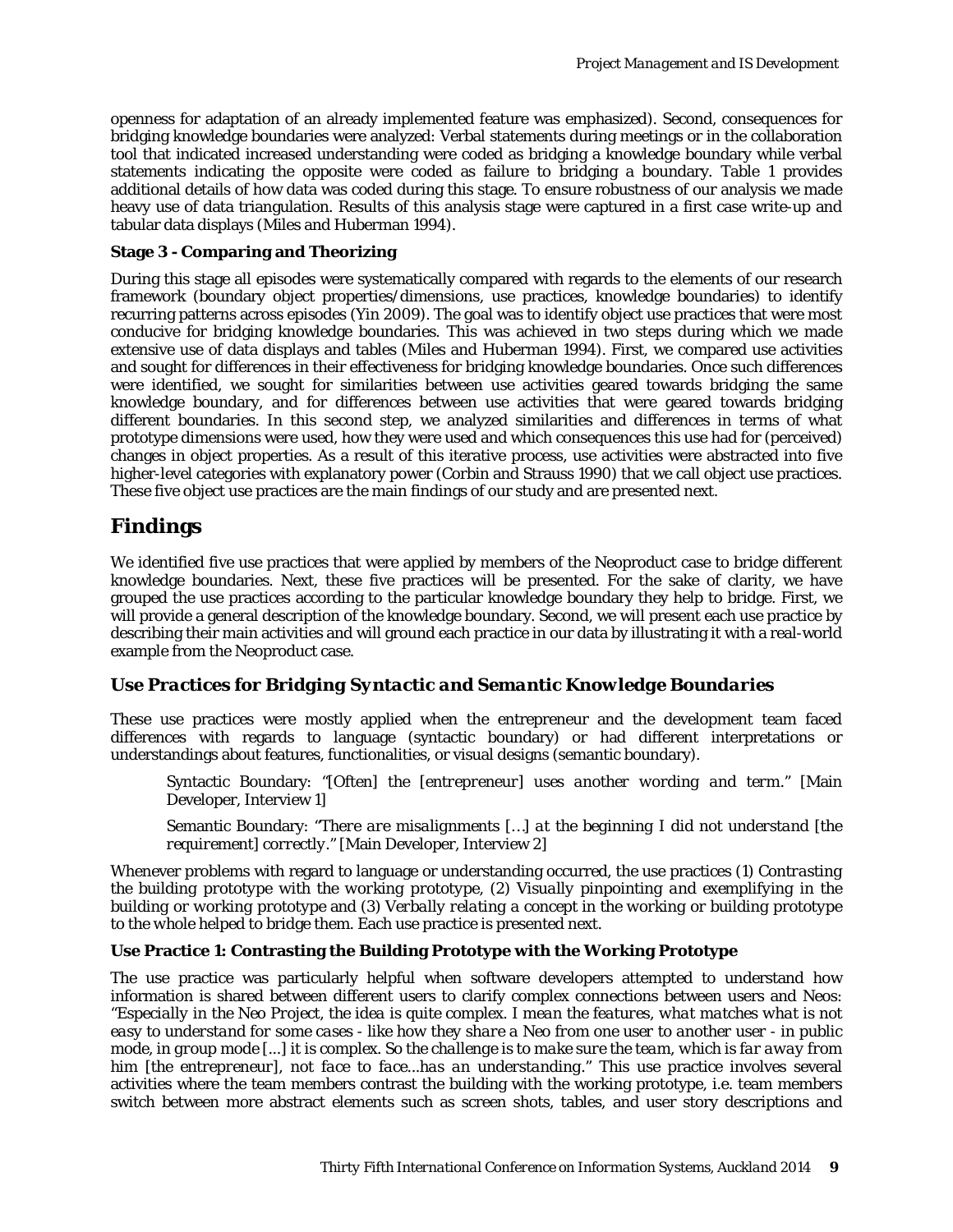contrast them with more concrete elements such as an already implemented functionality, feature or visual design. This switching between abstract and concrete elements helped bridging syntactic and semantic boundaries because the concrete implementation seemed to reduce some of the complexity arising from the severe knowledge asymmetry between the project participants:

"*It is always a combination [of objects that help to] become clearer. I sense that it is essentially more complex than expected at first sight […].*" [Entrepreneur, Interview 2]

In particular, the already implemented working prototype served as a reference point allowing the team members to exactly point out which aspects of the thus far unclear requirement of the working prototype were similar or even identical to the concrete implementation, and what aspects were different. This subsequently allowed the team members to further specify the not yet implemented requirement. Hence, through this practice the rather abstract building prototype is made more concrete. Next we illustrate Use Practice 1 with an example from the Neoproduct case.

*Knowledge boundary:* One user story required the developers to never display the same Neo to the same user at the same time. However, the developer struggled to implement this requirement since he did not understand what information should be displayed instead once the duplicated Neo would be deleted (semantic boundary).

*Use Activities:* The developer opened a rough diagram (building prototype) displaying different connections between Neos and user profiles (Figure 2). He used this diagram to present, in a first step, which Neo would be displayed twice given the relations specified in the diagram. Then, in order to find out which Neo should be displayed instead once such duplicated Neos are not displayed anymore, the developer opened the working prototype such that both, the diagram and the working prototype, were shown simultaneously on one screen. The developer used the concrete functionality of the working prototype to display a number of duplicated Neos, and to elucidate which other Neos (that are also linked to the given user) should be displayed once the duplications are removed. This aided the discussion because the developer was able to understand the "rule" stipulating the correct surrogate-Neo.

*Consequences:* The knowledge that was obtained was then used by the developer to further specify the not yet implemented diagram (building prototype) by adding supplementary descriptions to the diagram (cf. Figure 2 to see the diagram before and after the specification), i.e. the diagram is made more concrete. The semantic boundary was bridged since the developer then understood that the information of the duplicated Neo is only shown once after its deletion.



**Figure 2. Diagram before and after specification**

#### **Use Practice 2: Visually Pinpointing and Exemplifying in the Building or Working Prototype**

This use practice was particularly helpful when developers were lacking understanding of functionality, features and, most importantly, of visual designs [semantic boundary]. The prototype helped closing such gaps.

*"It is simply a visual medium, so it is then clear, it is the fastest way. […] I could also write an A4-page text but then I would have to write it down. [Instead] when you click at that point and on top to the left etc. it is faster"* [Developer, Interview 2]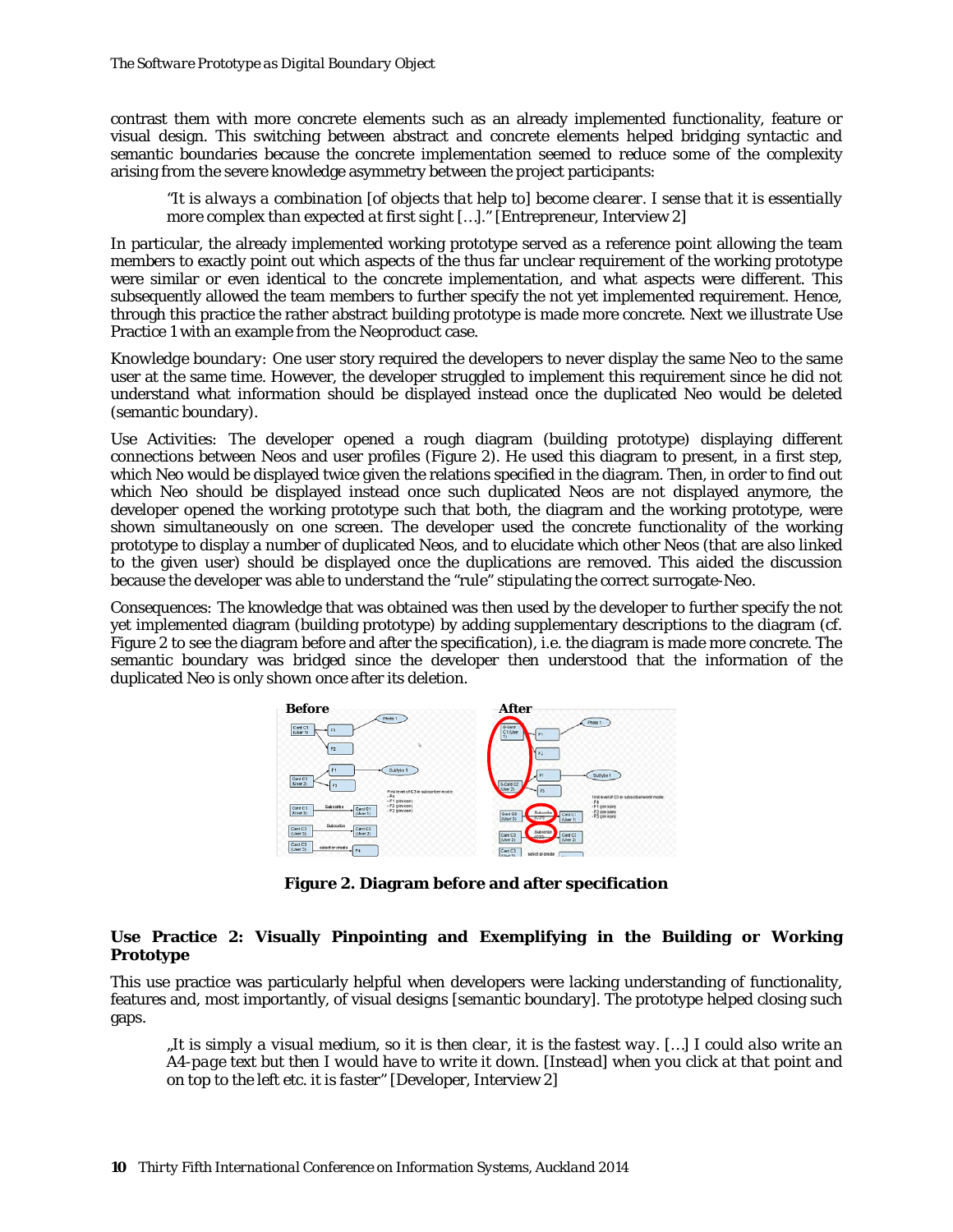This use practice encompasses several activities such as visually locating and pointing to fragments in rather abstract not yet implemented requirements (screen shots, user story descriptions, etc.) or in concrete already implemented functionalities, features or visual designs. In order to visually locate and point out gaps in understanding, developers then move their mouse cursor to the relevant part of either the building or the working prototype, they visually highlight a text in the user story description, or an icon in a visual design (e.g. by drawing circles around the icon). Subsequently, the obtained information is then used to further specify the building prototype, i.e. the building prototype is made more concrete. In other instances, the developers additionally go through example cases in the already functioning software (working prototype) by clicking on the current functionalities to understand certain behaviors of Neos or user profiles depending on certain conditions (e.g. User 1 is linked to Neo 3). Thus, they further specify the already implemented functionality. Next we illustrate Use Practice 2 with an example from the Neoproduct case.

*Knowledge boundary:* One user story required the developer to improve the layout for Neos. However, the developer struggled to implement this requirement since he did not understand what it looks like when a Neo is "shadowed" (semantic boundary).

*Use activities:* The developer opened the screen shots (building prototype) attached to the requirement displaying the new layout of Neos including a visualization of a "shadowed" Neo. Then, the developer uses these abstract visual designs represented through the screen shots to point the mouse cursor to a "shadowed" Neo. The entrepreneur explained: in the visual example in the right column the Neo is not linked to the user profile; in the left column, then the shadow will move behind the user's profile. The developer visually located these visual examples of "shadowed" Neos while the entrepreneur described them to further specify the requirement.

*Consequences:* The knowledge that was obtained was subsequently used by the developer to further specify the not yet implemented layout (building prototype) by adding additional comments to the requirement. The semantic boundary is bridged since the developer then understood that a "shadow" is behind a Neo or a user profile.

#### **Use Practice 3: Verbally Relating a Concept in the Working or Building Prototype to the Whole**

This use practice was applied by the entrepreneur when the developers faced more general understanding problems (semantic boundary), i.e. problems that were not limited to one requirement but rather concerned with the more abstract "big picture" or "visions behind ideas" [Entrepreneur, Interview 1]. When faced with such semantic boundaries the entrepreneur engaged in various prototype-related activities. One activity involves vaguely announcing future changes of an already implemented functionality by referring to concepts of the future which are yet unknown or not yet specified (i.e. abstract) for the developers. Yet, most of the times the above described semantic boundaries were bridged when the entrepreneur created new, rather abstract representations (building prototype) of the big picture or the vision (i.e. tables, figures, drawings, descriptions). The Scrum Master mentions that using such abstract representations was very helpful for bridging semantic boundaries, which is confirmed by the entrepreneur:

*"It was probably a total of three tables and their combination that has resulted in an understanding for developers."* [Entrepreneur, Interview 2]

Thus, to bridge semantic boundaries that are concerned with abstract problems, abstract representations of the building prototype seem particularly helpful. However, while helpful for bridging semantic boundaries concerned with more abstract ideas, software developers often faced difficulties to apply these ideas to individual requirements. In these cases, use practice 3 was usually followed by use practice 1 and 2 striving for an exact specification of the consequences of an abstract idea for an individual requirement. Next we illustrate Use Practice 3 with an example from the Neoproduct case.

*Knowledge boundary:* A user story required the developer to implement a functionality that calculates the intensity of colors for Neos and user profiles. A wide range of other requirements were affected by this rather abstract, general idea. The developer struggled to implement the requirement since he did not understand under which conditions the intensity of colors for Neos or profiles should change (semantic boundary).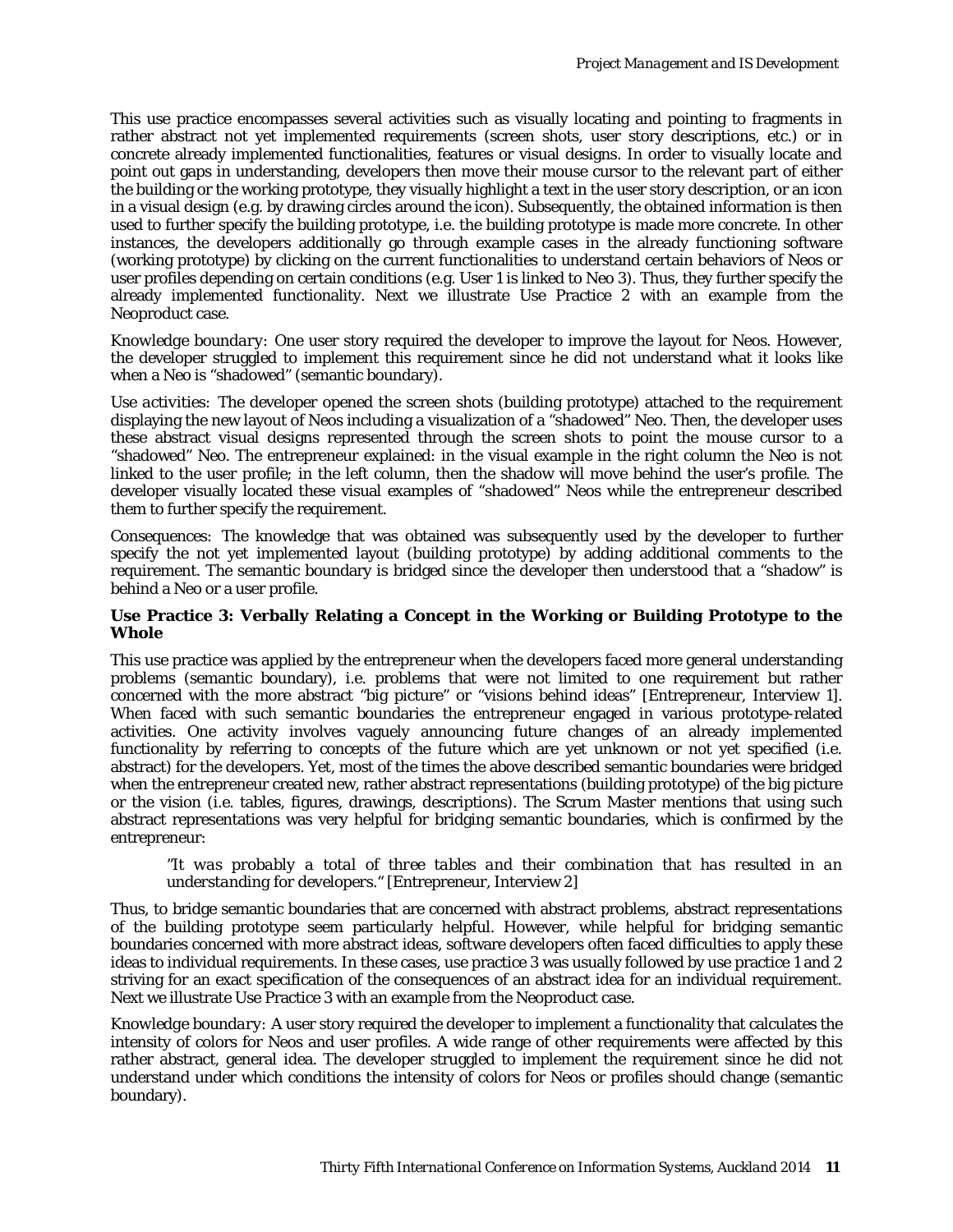*Use activities:* The developer opened the table attached to the user story (building prototype) prepared by the entrepreneur. The table displayed different columns with descriptions and visual designs needed to be able to calculate the correct color intensity for Neos and profiles. Based on the table, the entrepreneur explained the abstract idea and the reason behind it: *"When browsing on Neoproduct.com there will be brighter or darker areas".* The user should be able to recognize which Neos or user profiles are visited by many users: "*because behind every Neo there are people associated - represented by the profile count."* Thus, there will be *"famous Neos and other ones which a user uses alone."* [Entrepreneur, statement during meeting] Thus, when the user scrolls to the top of the page, the brighter the color of Neos will become as these are visited by many users whereas the Neos at the bottom are dark (i.e. less frequently visited by users).

*Consequences:* The knowledge that was obtained through this object use was then utilized by the developer to consider the more abstract, "big picture" of the idea. In a next step, the entrepreneur further specified how the developers can read the abstract table (i.e. use practice 2). The semantic boundary was bridged since the developer then understood that the intensity of colors reveals if a Neo or a user profile is visited often or not.

# *Use Practices for Bridging Pragmatic Knowledge Boundaries*

These use practices were primarily applied to circumvent conflicts of interests (pragmatic boundary). Most of the time these conflicts of interest were concerned with the entrepreneur's primary objective – i.e. to make his idea real as fast as possible without having to invest more than already covered through the fixed-price contract underlying the partnership with Vietnamsoft. This, however, would sometimes be difficult to achieve if requirements of the building prototype were to remain unchanged:

"[…] *sometimes requirements are very difficult to implement. [The entrepreneur] would have to pay more and it would take more time. We cannot do everything we want. Actually, there are limitations of the technology as well.*" [Main Developer, Interview 1]

In other cases, it may happen that the entrepreneur expects the developer to engage in certain activities as part of his role whereas the developer expects the entrepreneur to take care of these activities. For example, the developer wants the entrepreneur to make the decision about the expected deadline for the implementation of the final design, and vice versa. Likewise, the two sides of the boundary may also disagree on how user stories should be implemented and how much efforts are needed to implement a user story. For instance, while the developer tries to keep the efforts low and facilitate the implementation process, the entrepreneur is more interested in innovative solutions. When faced with such goal conflicts the use practices (4) *verbally emphasizing openness for adaptation in the building or working prototype* and (5) *verbally narrowing down the scope for changes in the building or working prototype* helped to bridge the pragmatic boundary. These use practices will be presented next.

#### **Use practice 4: Verbally Emphasizing Openness for Adaptation in the Building or Working Prototype**

This use practice encompasses a number of activities. For the entrepreneur these activities are usually related to the building prototype. For instance, the entrepreneur may display a given requirement (building prototype) that, from his point of view, is already completely formulated but invites the development team to ask critical questions, or to suggest alternatives that would be easier to implement:

*"Here you have to help me what's the best way to develop it. I am not a developer […] I have no idea of what is technically possible."* [Entrepreneur, Interview 2]

*"What do you think? Is it ok to display all possible navigation items?"* [Entrepreneur, Interview 2]

Another activity to emphasize openness for adaptation is to postpone implementation but explicitly record this "as a limitation for now". This involves that the entrepreneur explicitly verifies the limitation by creating a follow-up user story assigning him with the task to think about how the requirement may be changed. Also, developers emphasize openness for adaptation. In other situations, when the entrepreneur wants a certain solution to be implemented for a requirement (building prototype), but the developers have concerns about the technical feasibility, they suggest implementing an alternative solution – and the entrepreneur usually accepts such adaptations: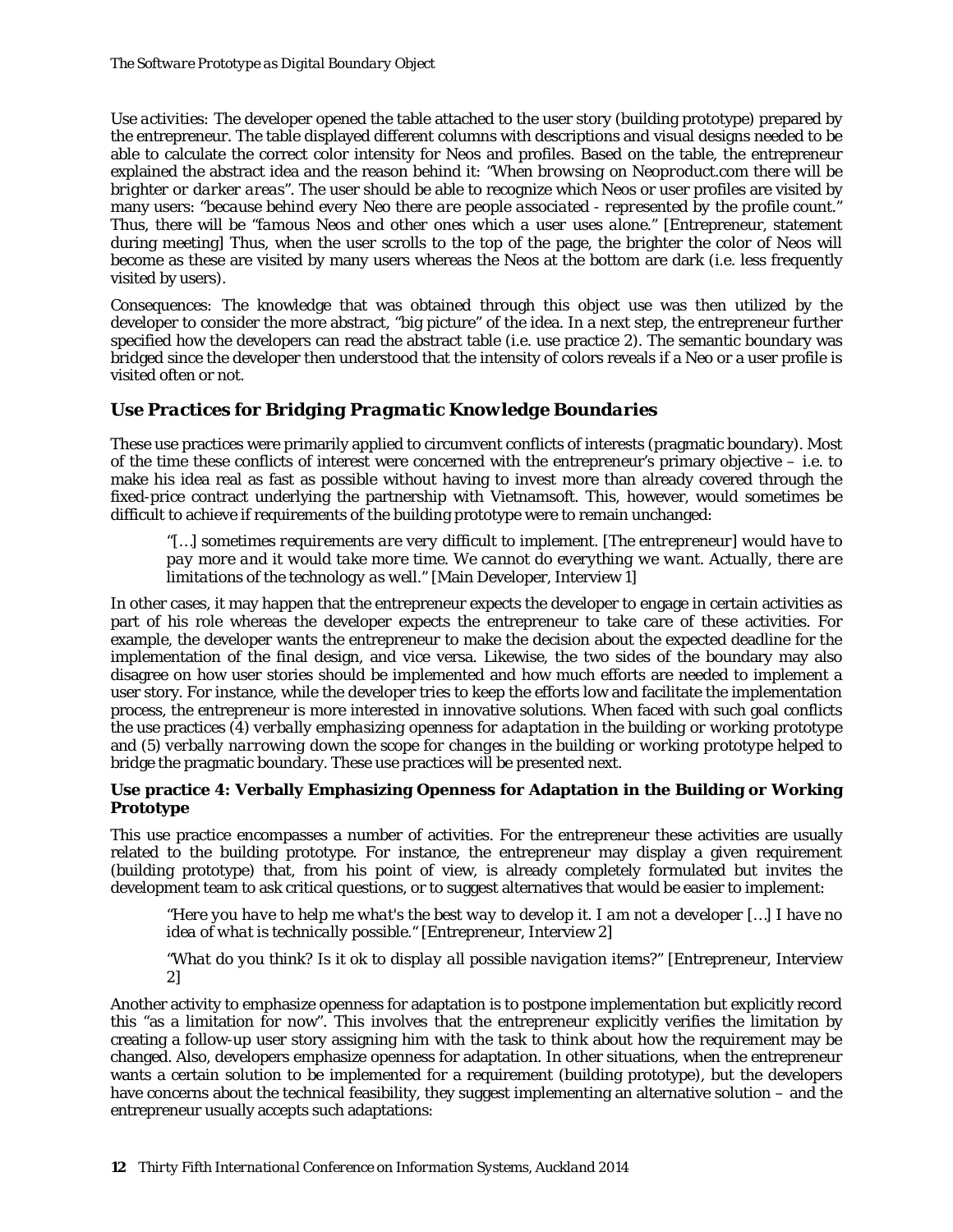*In this case, "[the entrepreneur] is very open for change […] so we adapt another solution that is easier to implement."* [Main Developer, Interview 2]

In many instances, developers also want the working prototype to appear open for adaptation. In particular, the developers often make a rather robust already implemented functionality, feature or visual design to appear open for change. This activity is usually applied to deal with the verification vs. validation trade-off: While developers are usually quite confident that their implementation complies with the requirements (verification), they often experience uncertainty as to whether their implementation meets the actual customer needs (validation). Therefore, developers constantly emphasize the provisional character of the working prototype by asking the entrepreneur for any changes he desires. Activities include, for example, inviting questions or feedback on already implemented functions:

*"in the prototype we have the opportunity to show what we are doing. So to check if it is correct what we are doing for the requirement."* [Main developer, Interview 2]

Irrespective of whether team members refer these activities to the working or the building prototype, emphasizing openness for adaptation seemed to make the prototype appear more plastic. Next we illustrate Use Practice 4 with an example from the Neoproduct case.

*Knowledge boundary:* A requirement stipulated the developers to implement a feature that would show each user of Neoproduct.com a personalized stream of activities. The entrepreneur has formulated this requirement as one large user story, yet, the developer is interested in splitting it into sub-requirements since "if the user story is smaller it is very easy to test" [Main Developer, Interview 1] (pragmatic boundary).

*Use activities:* The developer opened the user story (building prototype) displaying the user story description to express the need to split the requirement into two sub-user stories that would be easier to test independently (i.e. one user story for visual design, the other for implementation of features) Thus, he asked the entrepreneur for changes in the requirement to facilitate its implementation. Looking at the written requirements of the building prototype, the entrepreneur not only allowed these changes but even offered to carry out this task himself.

*Consequences:* The written requirement of the working prototype is made more plastic by verbally expressing openness for and by encouraging additional future changes. The pragmatic boundary was bridged since the entrepreneur was open for a compromise and then splitted the requirement himself.

#### **Use Practice 5: Verbally Narrowing Down the Scope for Changes in the Building or Working Prototype**

This use practices was primarily applied by the entrepreneur: "*[…] It is his vision, I think the man with the vision knows how the vision should be done."* [Designer, Interview 1] In a similar vein, the entrepreneur envisions himself as the *"thinker […] in this project"* [Entrepreneur, Interview 1], and applies this practice when he believes that he knows *"how to go about this project"* [Entrepreneur, Interview 1]. This use practice encompasses several activities that are all geared towards narrowing down the scope for changes in the building or working prototype. One of those activities involves displaying the working prototype and verbally emphasizing that the current implementation is wrong since it is misaligned with an unchangeable logic: *"We are not allowed to see visibility icons for third party card [...] I can never adjust visibility settings of someone else's cards."* [Entrepreneur, statement during meeting] Thus, the entrepreneur does not allow the developers to make changes to the requirement and instead enforces his own interests:

*"I think you have to trust me now. This will work. Even if you don't understand it right now- in 4 weeks you will."* [Entrepreneur, Interview 1]

Accordingly, when the entrepreneur verbally narrows down the scope for changes in the building or working prototype, the rather plastic, not yet implemented requirement (building prototype) or a relatively robust, already implemented functionality (working prototype) becomes more robust. Making the prototype more robust by narrowing down the scope for changes helped the entrepreneur to sustain his interests in terms of desired functionality. Next we illustrate Use Practice 5 with an example from the Neoproduct case.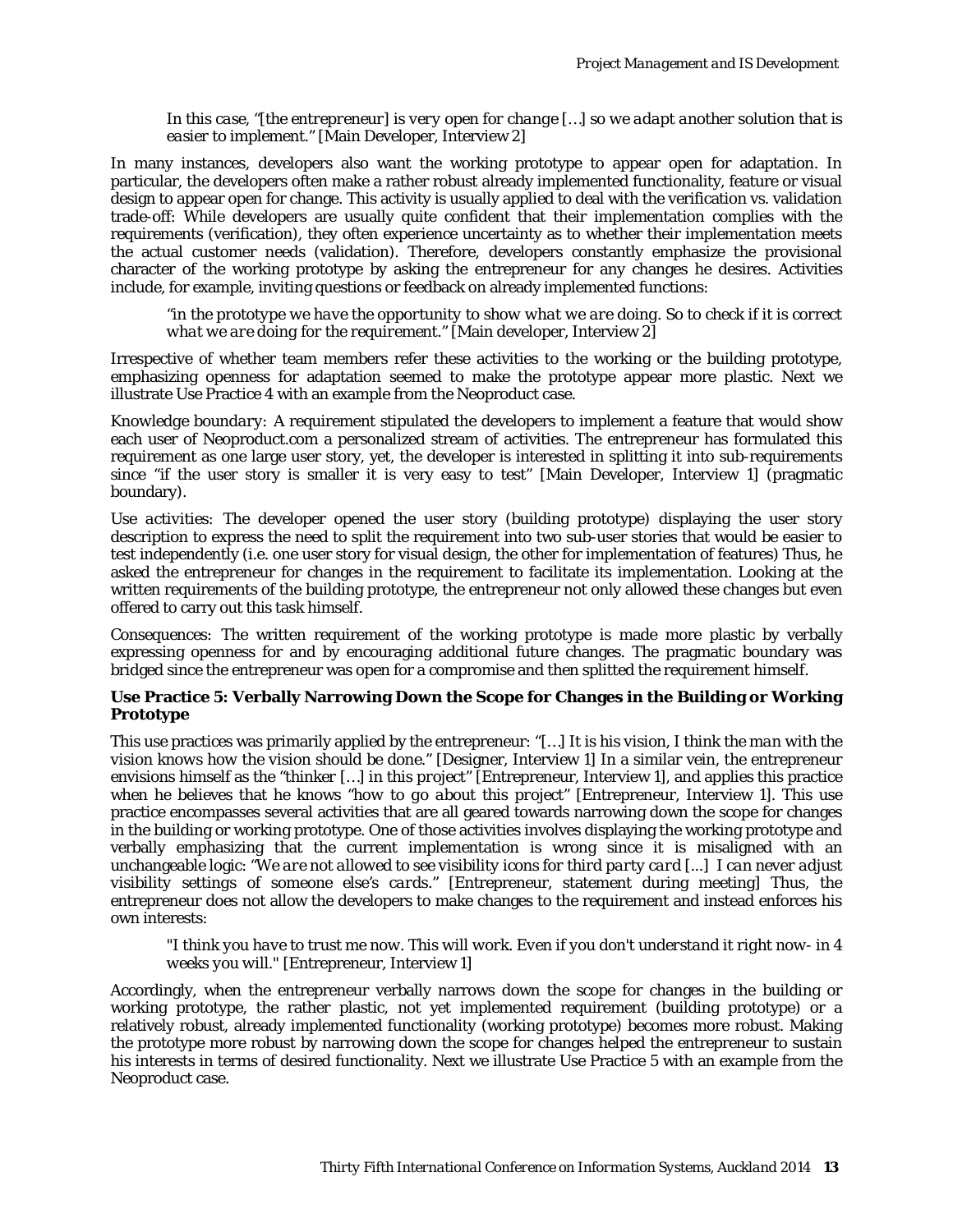*Knowledge boundary:* After developers started to implement new functionalities and visual designs, they expected the entrepreneur to test these functionalities on the test server after the meeting to receive feedback from the entrepreneur on their work in "progress". However, the entrepreneur was more interested in testing already completed implementations (pragmatic boundary).

*Use activities:* The developer opened his "work in progress" in the current prototype (working prototype) displaying what was implemented so far of the requirement. He roughly presented the current state of the functionality and visual design to the entrepreneur. However, the entrepreneur immediately started emphasizing that the layout of this "work in progress" is misaligned with an important logic from the building prototype. In particular, the coloration of Neos did not follow a previously specified logic. The entrepreneur emphasized the importance of this logic that would stipulate coloration not only for this requirement but for many more in the future, i.e. he emphasized the robustness of the logic.

*Consequences*: Emphasizing the robustness of the logic by pointing to the current misalignment of the already implemented design to the unchangeable logic helped the entrepreneur to enforce his own interests because these observed misalignments with the logic provided him with a good reason to decide that in would indeed be too early to test the functionality in the test server. The pragmatic boundary was bridged since the entrepreneur then decided that he will not test the functionality at this point in time.

Table 2 provides an overview of all five use practices, most important activities, as well as their consequences for object properties and bridging knowledge boundaries.

| Use practices                                                                                                                                                                                                       | <b>Main activities</b>                                                                                                                                                                                                                                                                                                                                                                                                                                                                                                                                                                                                                                                | <b>Assessment</b><br>of change of<br>property in<br>prototype<br>dimension                                                                                                                                                                                                                                                                                                                                                                                                                                                                                                                                                                  | <b>Assessment</b><br>of effect on<br>bridging<br>Knowledge<br>boundary                                                                                                                      |                                                                                           |
|---------------------------------------------------------------------------------------------------------------------------------------------------------------------------------------------------------------------|-----------------------------------------------------------------------------------------------------------------------------------------------------------------------------------------------------------------------------------------------------------------------------------------------------------------------------------------------------------------------------------------------------------------------------------------------------------------------------------------------------------------------------------------------------------------------------------------------------------------------------------------------------------------------|---------------------------------------------------------------------------------------------------------------------------------------------------------------------------------------------------------------------------------------------------------------------------------------------------------------------------------------------------------------------------------------------------------------------------------------------------------------------------------------------------------------------------------------------------------------------------------------------------------------------------------------------|---------------------------------------------------------------------------------------------------------------------------------------------------------------------------------------------|-------------------------------------------------------------------------------------------|
|                                                                                                                                                                                                                     | <b>Entrepreneur</b>                                                                                                                                                                                                                                                                                                                                                                                                                                                                                                                                                                                                                                                   | <b>Developers</b>                                                                                                                                                                                                                                                                                                                                                                                                                                                                                                                                                                                                                           |                                                                                                                                                                                             |                                                                                           |
| Use practice<br>Contrasting<br>the building<br>prototype<br>with the<br>working<br>prototype<br>Use practice<br>2: Visually<br>pinpointing<br>and<br>exemplifyin<br>g in the<br>building or<br>working<br>prototype | -Further specifying a not yet<br>implemented requirement<br>(building prototype) by<br>contrasting it with an already<br>implemented feature, function<br>or visual design (working<br>prototype)<br>-Going through visual examples<br>and scenarios to<br>explain/answer questions<br>about the behavior of a<br>functionality or visual design<br>-Visually locating specific<br>position of parts of a design<br>which have or have not yet<br>been implemented<br>-Directing the developers to the<br>relevant parts of a not yet<br>implemented or already<br>implemented visualization<br>(e.g. right column) or text (e.g.<br>user story descriptions, tables) | -Further specifying a not<br>yet implemented<br>requirement (building<br>prototype) by contrasting<br>it with an already<br>implemented feature,<br>function or visual design<br>(working prototype)<br>-Going through examples<br>and scenarios in the<br>building prototype or<br>working prototype (e.g.<br>click on functions) to<br>understand the behavior<br>of a functionality or visual<br>design<br>-Visually highlighting the<br>requirements/a written<br>question/screen shots of a<br>particular user story<br>-Visually locating and<br>pointing to fragments of<br>designs or functionalities<br>which have or have not yet | The rather<br>abstract<br>building<br>prototype is<br>made more<br>concrete<br>The abstract<br>building<br>prototype or<br>the concrete<br>working<br>prototype is<br>made more<br>concrete | These use<br>practices<br>help<br>bridging<br>syntactic<br>and<br>semantic<br>boundaries. |
|                                                                                                                                                                                                                     |                                                                                                                                                                                                                                                                                                                                                                                                                                                                                                                                                                                                                                                                       | been implemented                                                                                                                                                                                                                                                                                                                                                                                                                                                                                                                                                                                                                            |                                                                                                                                                                                             |                                                                                           |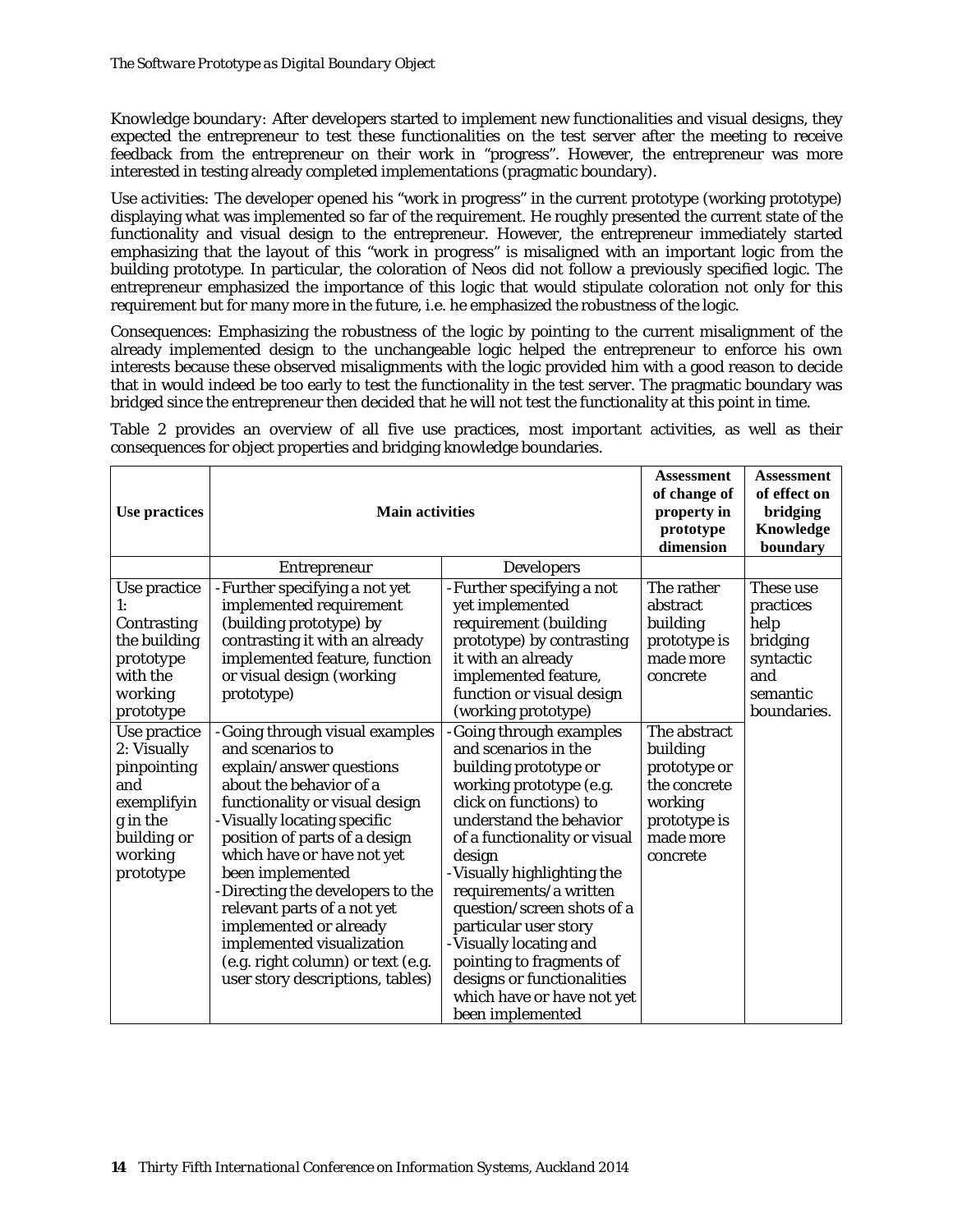| Use practice |                                                        |                           | Mixed:       | This use      |
|--------------|--------------------------------------------------------|---------------------------|--------------|---------------|
|              | -Referring to concepts of the                          |                           |              |               |
| 3: Verbally  | future which are yet unknown                           |                           | Abstract     | practice      |
| relating a   | / not specified for the                                |                           | building or  | helps         |
| concept in   | developers                                             |                           | concrete     | bridging      |
| the working  | -Referring to unknown user                             |                           | working      | semantic      |
| or building  | stories/tables/concepts                                |                           | prototype    | boundaries    |
| prototype to | - Explaining the general logic of                      |                           | might        | when          |
| the whole    | a concept or idea                                      |                           | become       | combined      |
|              | -Explaining the                                        |                           | more or less | with use      |
|              | reason/meaning behind a                                |                           | concrete     | practice 1 or |
|              | concept or idea                                        |                           | depending    | 2.            |
|              |                                                        |                           | on how       |               |
|              |                                                        |                           | abstract     |               |
|              |                                                        |                           | knowledge is |               |
|              |                                                        |                           | used         |               |
|              |                                                        |                           | subsequently |               |
| Use practice | -Expressing uncertainty                                | -Asking for /suggesting   | The abstract | This use      |
| 4: Verbally  | whether the described                                  | changes in requirements   | building     | practice      |
| emphasizing  | functionality / design / etc. is                       | -Changing requirements to | prototype or | helps         |
| openness for | reasonable                                             | facilitate implementation | concrete     | bridging      |
| adaptation   | -Announcing that the described                         | -Expressing uncertainty   | working      | pragmatic     |
| in the       | functionality / design etc. will                       | whether a requirement     | prototype is | boundaries    |
| building or  | change                                                 | will work                 | made more    |               |
| working      | -Suggesting / allowing changes                         | -Inviting questions and   | plastic      |               |
| prototype    | and/or undertaking changes in                          | feedback on already       |              |               |
|              | requirements to facilitate                             | implemented functions     |              |               |
|              | implementation or improve                              |                           |              |               |
|              | the user experience/software                           |                           |              |               |
|              | quality                                                |                           |              |               |
|              | -Inviting feedback, discussions                        |                           |              |               |
|              | and inputs on not yet                                  |                           |              |               |
|              | implemented functionalities                            |                           |              |               |
|              | and also already implemented                           |                           |              |               |
| Use practice | -Emphasizing that the current                          |                           | The abstract | This use      |
| 5: Verbally  | implementation/wording or                              |                           | building     | practice      |
| narrowing    | not yet implemented                                    |                           | prototype or | helps         |
| down the     | screenshot is wrong since it is                        |                           | concrete     | bridging      |
| scope for    | misaligned with an                                     |                           | working      | pragmatic     |
| changes in   | unchangeable logic from the                            |                           | prototype is | boundaries    |
| the building | building prototype                                     |                           | made more    |               |
| or working   | -Not allowing developers to                            |                           | robust       |               |
| prototype    |                                                        |                           |              |               |
|              |                                                        |                           |              |               |
|              | change requirements to                                 |                           |              |               |
|              | facilitate an implementation                           |                           |              |               |
|              | -Rejecting suggestions or<br>indicating disapproval of |                           |              |               |

|  | Table 2. Object Use Practices Transforming Software Prototypes into Boundary Objects |  |  |  |
|--|--------------------------------------------------------------------------------------|--|--|--|
|  |                                                                                      |  |  |  |

# **Discussion**

It is the goal of this study to better understand which object use practices transform prototypes into boundary objects such that knowledge boundaries are bridged. Therefore, we longitudinally investigated a single case guided by a research framework that integrated seminal conceptual work on boundary objects with empirical research on object use. At the core of this research framework is an integrative conceptualization of software prototypes outlining two dimensions and their properties. Therefore, this study is the first to not only investigate the use of different objects, but also "the essence" of the used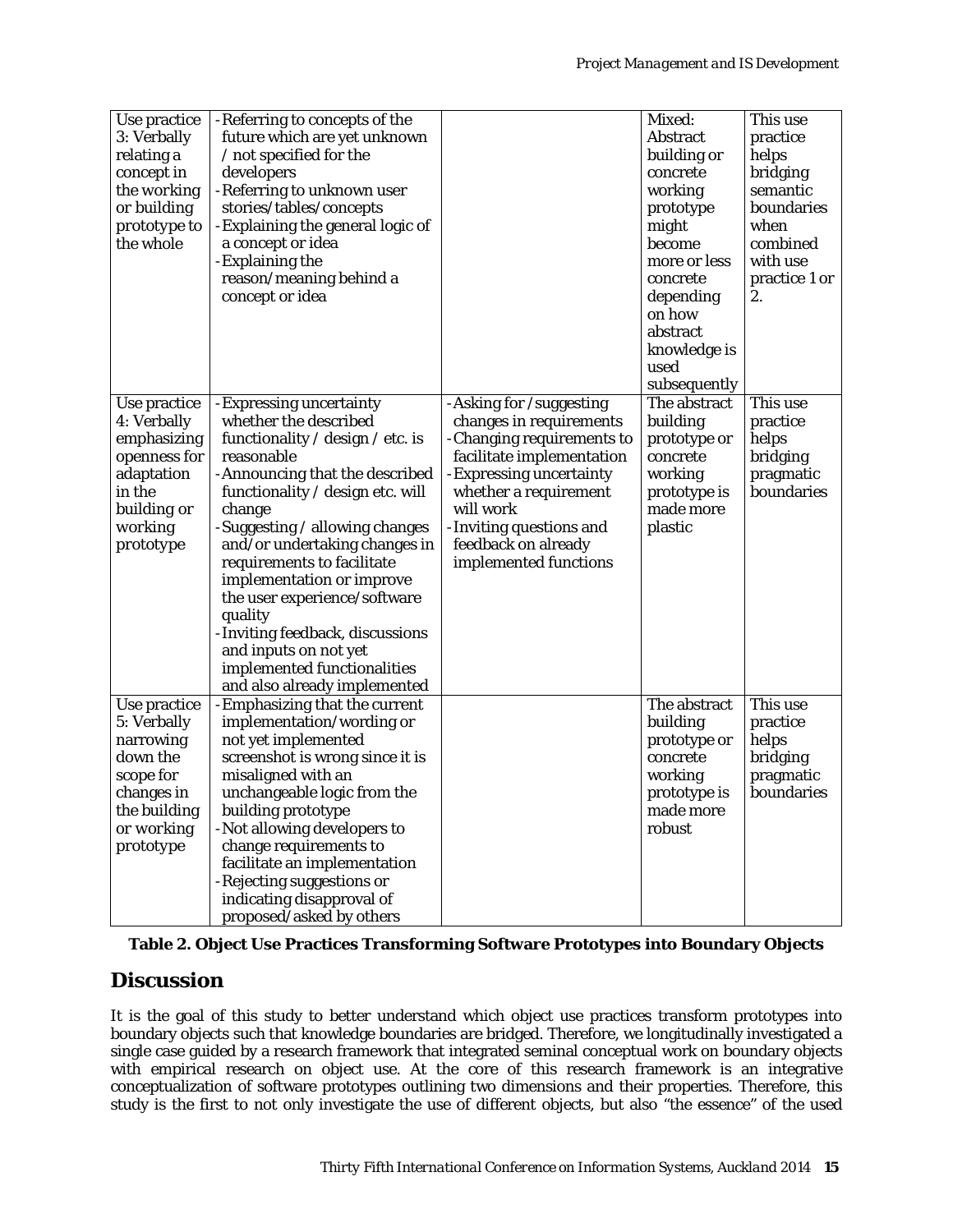objects. Our case study unveiled five object use practices. These five practices have in common that they are all related to the software prototype and that they all help bridging boundaries occurring over the course of the offshored innovation project. Yet, the five practices also exhibit interesting differences: While Practice 1, Practice 2 and Practice 3 were more conducive for bridging semantic and syntactic boundaries; Practice 4 and practice 5 were more conducive for bridging pragmatic boundaries. Interestingly, the capacity of object use practices for bridging different knowledge boundaries also systematically varied with regards to object properties. Practices geared towards bridging semantic and syntactic boundaries were more concerned with the abstract/concrete property of the software prototype (Practice 1/2/3), while practices geared towards bridging pragmatic boundaries were more concerned with the plastic/robustproperty (Practice 4/5). Thus, overall, our findings suggest that an object can help bridging a variety of different knowledge boundaries because an object can exhibit different properties depending on how it is used. In particular, the two sides of the boundaries can engage in use practices that refer to, emphasize and combine different object dimensions with different object properties such that, depending on the use practice those properties that qualify an object as a boundary object in a given situation are highlighted or fade to the background. These findings bear important implications for research on software innovation projects, IS outsourcing, boundary objects and for practice. These are discussed next.

# *Discovering Effective Object Use Practices*

Prior conceptual research on boundary objects has argued that objects with different capacities are required depending on the type of boundary faced [\(Carlile 2004, p. 565;](#page-17-10) [Swan et al. 2007\)](#page-18-25). However, prior empirical research on object use did not explicitly address this claim because different object use practices were not systematically linked to bridging different types of knowledge boundaries (e.g. [Levina and Vaast](#page-18-3)  [2005;](#page-18-3) [Majchrzak et al. 2012;](#page-18-7) [Nicolini et al. 2012;](#page-18-17) [Seidel and O'Mahony 2014\)](#page-18-11). Thus, unveiling object use practices and linking them to different types of knowledge boundaries, as it has been done in this study, represents a theoretical contribution in its own right. In addition, the findings obtained through our study refine research on object use in two important ways. First, prior research has argued that different objects are required to bridge different knowledge boundaries [\(Carlile 2002\)](#page-17-7). Our findings have shown that the software prototype had the capacity to help bridging all three types of boundaries. This suggests that it is possible to unify all the capacities needed to bridge all three boundaries in one single object, instead of different objects with different capacities. Our study also offers a novel explanation for this capacity of boundary objects: The properties that qualify a software prototype as a boundary object are not materially fixed properties of the object itself but they also emerge through use practices. In particular, our findings unveil that the multi-dimensional nature of software prototypes allowed team members to highlight those dimensions needed to bridge a boundary, and suppress others that were not needed or that might even be detrimental for a given boundary. As an example, in many instances, team members from different sides of the knowledge boundary were able to arrive at a sufficient common understanding about desired product qualities – thus bridging semantic boundaries – by combining the concrete working prototype with the abstract building prototype. In contrast, other use practices were more conducive to bridge other boundaries. For example, verbally framing the building prototype as open for adaptation (i.e. making the building prototype increasingly plastic) was particularly helpful to circumvent pragmatic boundaries.

Our findings also contribute to the stream of research that has already acknowledged that use practices of artifacts are key for their capacity to function as boundary objects (e.g. [Levina and Vaast 2005;](#page-18-3) [Majchrzak](#page-18-7)  [et al. 2012;](#page-18-7) [Nicolini et al. 2012;](#page-18-17) [Seidel and O'Mahony 2014\)](#page-18-11). However, these studies have not explicitly captured object properties – a concept that is at the core of boundary object theory. In this respect, our empirical exploration of use practices *and* object properties goes beyond and thereby complements prior object use studies. In addition, most literature has conceptualized effective boundary objects as concrete [\(Bechky 2003b;](#page-17-2) [Carlile 2002;](#page-17-7) [Henderson 1991\)](#page-17-4). While our findings do not refute such claims, they have also shown that the abstract/concrete dimension is only important for bridging semantic and syntactic boundaries. In contrast, the plastic/robust dimension that has mostly been neglected seems important for bridging pragmatic boundaries.

# *Exploring the Co-Existence of Seemingly Paradoxical Boundary Object Properties*

Our results reveal that bridging different boundaries require different object properties. As mentioned in our theory section, [Star \(2010, p. 763\)](#page-18-1) has pointed to the seemingly paradoxical nature of the boundary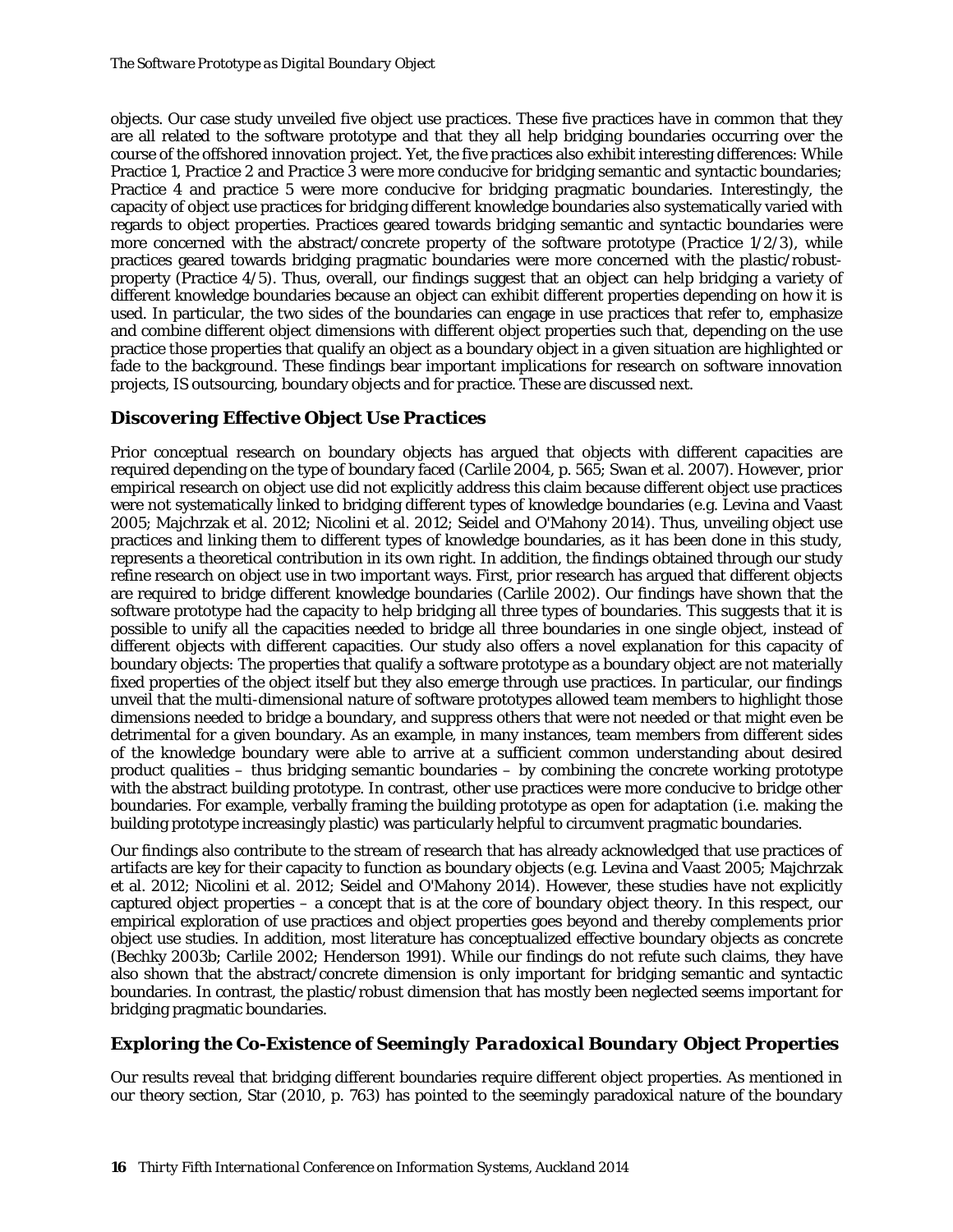concept and suggested that they are multidimensional and "based in action" [\(Star 2010, p. 603\)](#page-18-1). However, previous research did not explicitly investigate the "under theorized and underexplored" question of whether and how boundary objects can indeed exhibit contradictory object properties – as suggested by boundary object theory. Our study contributes to this question in three important ways. First, boundary objects can simultaneously be abstract and concrete, or robust and plastic because the object itself consists of different dimensions - with one dimension being abstract (e.g. the building prototype) and the other being concrete (e.g. the working prototype), or one dimension being plastic and the other robust. This complements [Ewenstein and Whyte \(2009, p. 8\)](#page-17-16) who have also conceptualized objects as multidimensional and argued that through this multidimensionality objects can "bridge between the concrete and the abstract." While our findings do not refute this claim, they also show that whether and to what extent objects exhibit these polarized properties depends on how they are used: Object dimensions with polarized properties can be combined through use practices such that the whole prototype is indeed both, abstract and concrete (cp. Contrasting the building prototype with the working prototype). Second, actors can manipulate the only seemingly fixed properties of any object dimension through verbal strategies. For instance, something seemingly robust, like a requirement of the building prototype, that has already been agreed upon can be framed as plastic by verbally inviting changes (cp. verbally emphasizing openness for adaptation in the building or working prototype). Thus, boundary objects can have polarized properties because objects that exhibit one property pole (e.g. robust) can be "flavored" with the opposite pole (e.g. plastic) through verbal strategies. Third, one boundary object can have polarized properties since one object exhibits those properties at different points in time. This is an insight acquired through the longitudinal character of our study: By splitting our case into temporally ordered episodes (cp. Data Analysis section) we were able to observe such dynamics (cf. Table 2). In particular, the same boundary object (the prototype) exhibited different properties in each episode – depending on how it was used. Thus, prototype properties oscillate between episodes where one property is highlighted (e.g. making robust), and phases where the opposite property is highlighted (e.g. making plastic).

# *Practical Implications*

Recent IS outsourcing research has already emphasized the need to effectively manage offshore vendors over the course of a project to inhibit project failures [\(Gregory et al. 2013;](#page-17-22) [Huber et al. 2013\)](#page-17-19). Since knowledge boundaries are one reason for such project failures, our findings provide meaningful guidance for practitioners on how to bridge these boundaries through meaningful use of the software prototype. Since object use practices have consequences on the objects properties (i.e. abstract, concrete, plastic, robust) needed for bridging different knowledge boundaries, practitioners are advised to use prototypes consciously – depending on the boundary they are facing. The use practices that transform software prototypes into boundary objects that have been identified by this study can be purposefully enacted by professionals who deal with problems in language, understanding and interest across boundaries. For example, the developers or Scrum Master can interfere in meetings and make sure that they engage in appropriate object use practices. If they follow this advice, then, projects may come to success without the need to engage in extensive knowledge sharing - even if the involved individuals possess highly heterogeneous knowledge.

### *Limitations and Future Research*

One limitation of this study is that we have focused on one single case. While we have argued that the longitudinal character and the uniqueness of the case provided us with the opportunity to acquire novel theoretical insights, future studies should determine whether the practices we unveiled are also present in other contexts and under different conditions. Furthermore, cultural, educational and status differences may have influenced our results [\(Dibbern et al. 2008;](#page-17-23) [Levina and Vaast 2008\)](#page-18-6). Moreover, our study focused on those use practices that were actually conducive for bridging boundaries. While we believe that the novel theoretical insights provided through this study justify this focus, future studies should take a more holistic approach and systematically compare practices that are successful with practices that fail in bridging knowledge boundaries. Furthermore, future research should try to capture potential coevolutionary dynamics between the prototype and use practices. In particular, as the innovation project progresses the properties of the software prototype may also change – possibly affecting its capacity to act as a boundary object.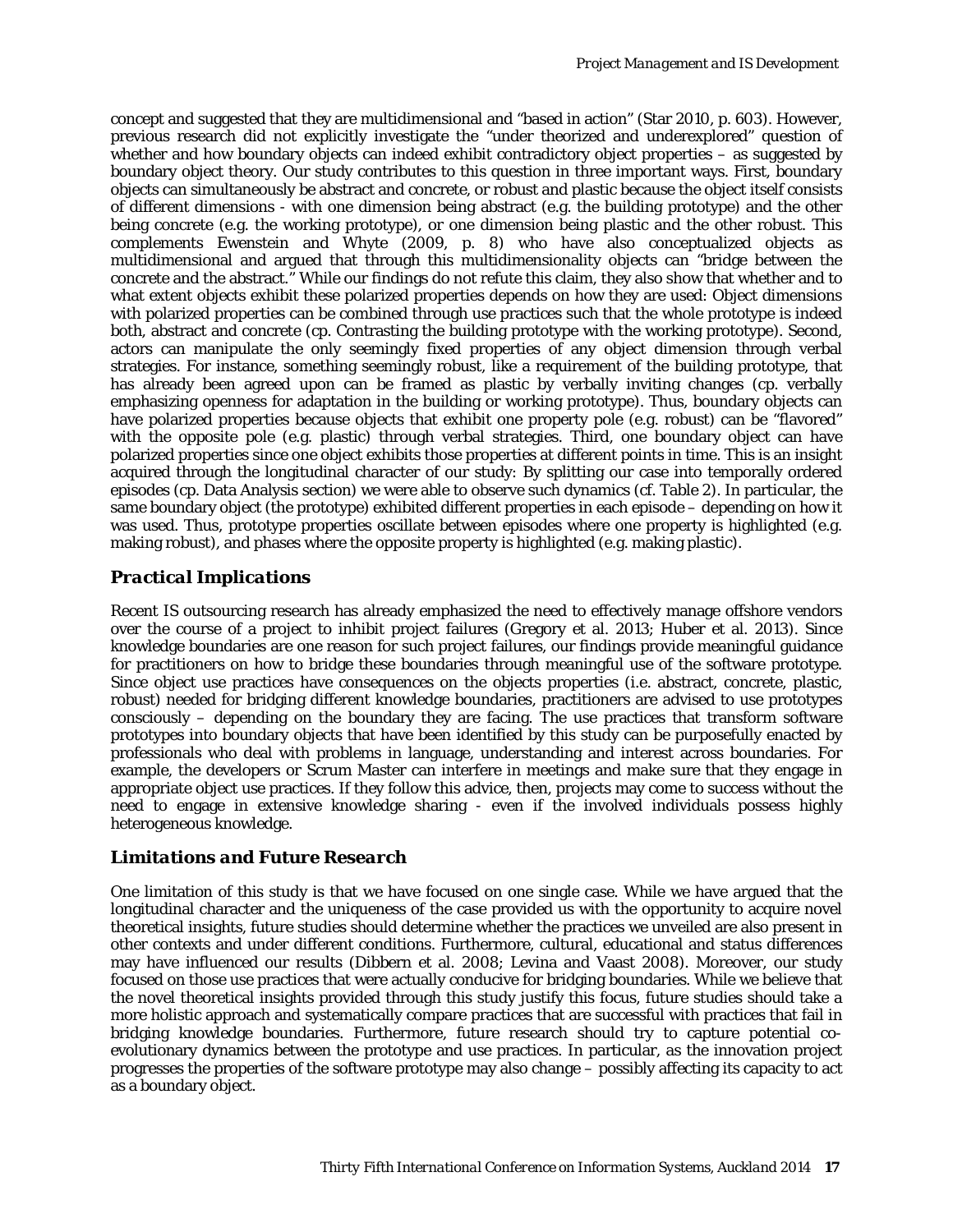# **References**

- <span id="page-17-1"></span>Barley, W.C., Leonardi, P.M., and Bailey, D.E. 2012. "Engineering Objects for Collaboration: Strategies of Ambiguity and Clarity at Knowledge Boundaries," *Human Communication Research* (38:3), pp. 280-308.
- <span id="page-17-5"></span>Barrett, M., and Oborn, E. 2010. "Boundary Object Use in Cross-Cultural Software Development Teams," *Human Relations* (63:8), pp. 1199-1221.
- <span id="page-17-6"></span>Barrett, M., Oborn, E., Orlikowski, W.J., and Yates, J. 2012. "Reconfiguring Boundary Relations: Robotic Innovations in Pharmacy Work," *Organization Science* (23:5), pp. 1448-1466.
- <span id="page-17-15"></span>Bechky, B.A. 2003a. "Object Lessons: Workplace Artifacts as Representations of Occupational Jurisdiction," *American Journal of Sociology* (109:3), pp. 720-752.
- <span id="page-17-2"></span>Bechky, B.A. 2003b. "Sharing Meaning across Occupational Communities: The Transformation of Understanding on a Production Floor," *Organization Science* (14:3), pp. 312-330.
- <span id="page-17-8"></span>Bergman, M., Lyytinen, K., and Mark, G. 2007. "Boundary Objects in Design: An Ecological View of Design Artifacts," *Journal of the Association for Information Systems* (8:11), pp. 547-568.
- <span id="page-17-12"></span>Boland, R.J., Jr., and Tenkasi, R.V. 1995. "Perspective Making and Perspective Taking in Communities of Knowing," *Organization Science* (6:4), pp. 350-372.
- <span id="page-17-3"></span>Bowker, G.C., and Star, S.L. 1999. *Sorting Things Out: Classification and Its Consequences*. Cambridge, MA: MIT Press.
- <span id="page-17-14"></span>Briers, M., and Chua, W.F. 2001. "The Role of Actor-Networks and Boundary Objects in Management Accounting Change: A Field Study of an Implementation of Activity-Based Costing," *Accounting, Organizations and Society* (26:3), pp. 237-269.
- <span id="page-17-7"></span>Carlile, P.R. 2002. "A Pragmatic View of Knowledge and Boundaries: Boundary Objects in New Product Development," *Organization Science* (13:4), pp. 442-455.
- <span id="page-17-10"></span>Carlile, P.R. 2004. "Transferring, Translating, and Transforming: An Integrative Framework for Managing Knowledge across Boundaries," *Organization Science* (15:5), pp. 555-568.
- <span id="page-17-21"></span>Corbin, J., and Strauss, A. 1990. *Basics of Qualitative Research: Grounded Theory Procedures and Techniques*. Thousand Oaks, CA, US: Sage Publications.
- <span id="page-17-17"></span>D'Adderio, L. 2001. "Crafting the Virtual Prototype: How Firms Integrate Knowledge and Capabilities across Organisational Boundaries," *Research Policy* (30:9), pp. 1409-1424.
- <span id="page-17-23"></span>Dibbern, J., Winkler, J., and Heinzl, A. 2008. "Explaining Variations in Client Extra Costs between Software Projects Offshored to India," *MIS Quarterly* (32:2), pp. 333-366.
- <span id="page-17-16"></span>Ewenstein, B., and Whyte, J. 2009. "Knowledge Practices in Design: The Role of Visual Representations Asepistemic Objects'," *Organization Studies* (30:1), pp. 7-30.
- <span id="page-17-0"></span>Gefen, D., and Carmel, E. 2008. "Is the World Really Flat? A Look at Offshoring at an Online Programming Marketplace," *MIS Quarterly* (32:2), pp. 367-384.
- <span id="page-17-22"></span>Gregory, R.W., Beck, R., and Keil, M. 2013. "Control Balancing in Information Systems Development Offshoring Projects," *MIS Quarterly* (37:4), pp. 1211-1232.
- <span id="page-17-11"></span>Guinan, P.J., Cooprider, J.G., and Faraj, S. 1998. "Enabling Software Development Team Performance During Requirements Definition: A Behavioral Versus Technical Approach," *Information Systems Research* (9:2), pp. 101-125.
- <span id="page-17-13"></span>Hargadon, A.B., and Bechky, B.A. 2006. "When Collections of Creatives Become Creative Collectives: A Field Study of Problem Solving at Work," *Organization Science* (17:4), pp. 484-500.
- <span id="page-17-4"></span>Henderson, K. 1991. "Flexible Sketches and Inflexible Data Bases: Visual Communication, Conscription Devices, and Boundary Objects in Design Engineering," *Science, Technology & Human Values* (16:4), pp. 448-473.
- <span id="page-17-19"></span>Huber, T., Fischer, T., Dibbern, J., and Hirschheim, R. 2013. "A Process Model of Complementarity and Substitution of Contractual and Relational Governance in Is Outsourcing," *Journal of Management Information Systems* (30:3), pp. 81-114.
- <span id="page-17-18"></span>Im, S., Nakata, C., Park, H., and Ha, Y.-W. 2003. "Determinants of Korean and Japanese New Product Performance: An Interrelational and Process View," *Journal of International Marketing* (11:4), pp. 81-112.
- <span id="page-17-9"></span>Kellogg, K.C., Orlikowski, W.J., and Yates, J. 2006. "Life in the Trading Zone: Structuring Coordination across Boundaries in Postbureaucratic Organizations," *Organization Science* (17:1), pp. 22-44.
- <span id="page-17-20"></span>Langley, A. 1999. "Strategies for Theorizing from Process Data," *Academy of Management Review* (24:4), pp. 691-710.